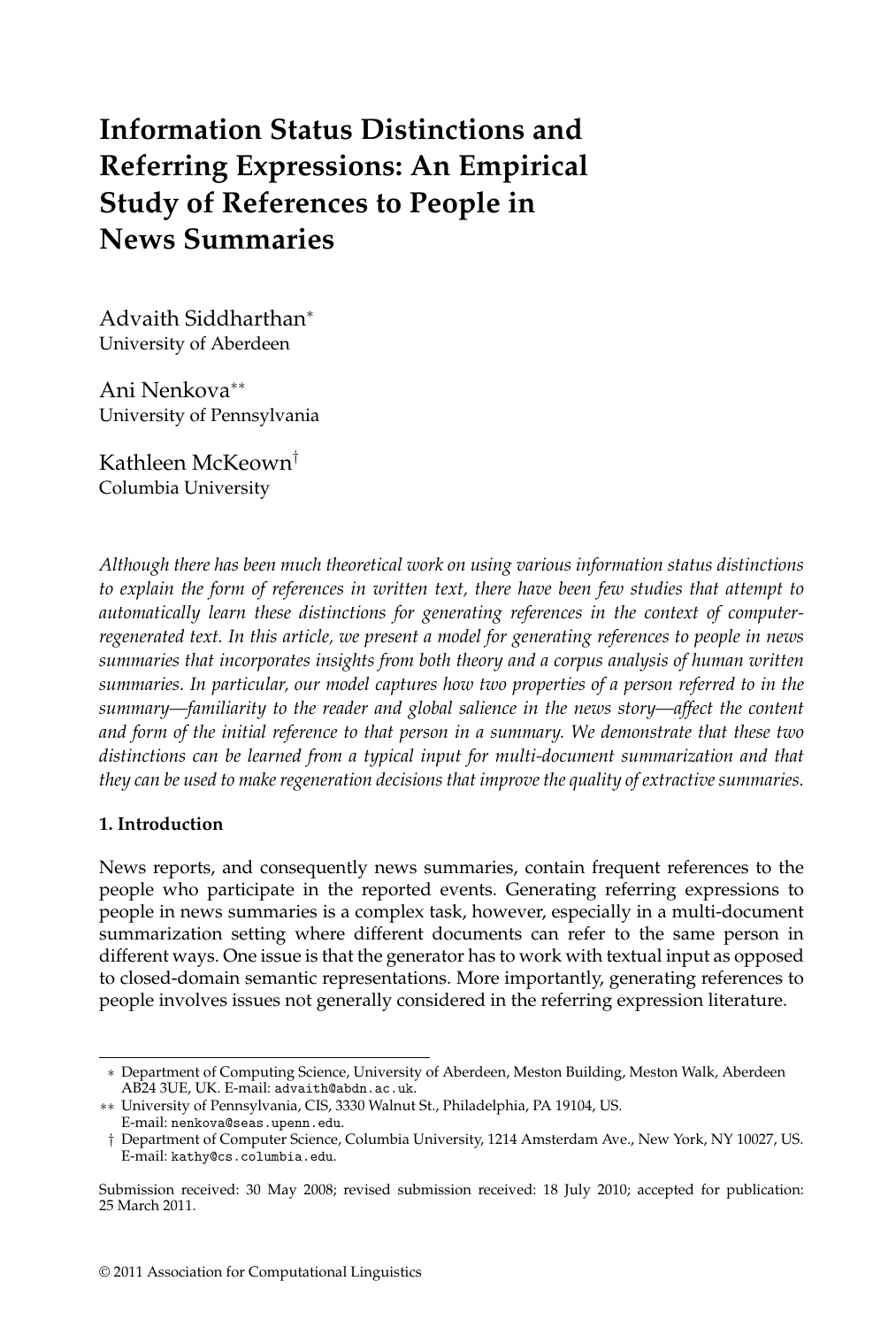People have names that usually distinguish them from others in context, and as such, the framework of generating descriptions that rule out distractors (e.g., the body of research building on Dale [1992], including the recent shared tasks based on the TUNA corpus [Gatt, Belz, and Kow 2008]) is not appropriate. Recent GREC challenges (Belz, Kow, and Viethen 2009) have, however, focused on references to named entities, and we compare that body of work to ours in Section 2.2.

In our domain of summarizing news articles, the aim of generating references to people is to introduce them to the listener and relate them to the story. How much description is needed depends on many factors, including the knowledge the speaker expects the listener to have, the context of the discourse, and the importance of the person to the narrative. In this article, we explore these three information status distinctions in the context of generating references to people in multi-document summaries of newswire:

- 1. **discourse-new vs. discourse-old**: whether a reference to a person is a first or subsequent mention of that person is purely a property of the text.
- 2. **hearer-new vs. hearer-old**: whether the person being mentioned is familiar to the hearer is a property associated with the hearer.
- 3. **major vs. minor character**: how important or salient a person is to the narrative depends on communicative goals and is therefore a property associated with the speaker.

Through our studies, we seek answers to three main research questions:

- 1. Is it possible to automatically infer information not explicitly stated about people in the input for summarization, such as familiarity and salience?
- 2. Is such information useful for the task of generating references to people in multi-document summaries?
- 3. Can summary quality be improved through an informed rewrite of references to people?

We report positive answers to all three questions. Our corpus-based approach models the differences between first and subsequent references, provides detail on how to generate the variety of first references that occur, and shows how distinctions such as familiarity and salience drive generation decisions for initial references.

In this article, we describe and evaluate a new algorithm for referring to people in multi-document news summaries that integrates results from two earlier studies (Nenkova and McKeown 2003; Nenkova, Siddharthan, and McKeown 2005). In the following sections, we first discuss related work (Section 2) and then present a simple model for distinguishing discourse-new and discourse-old references (Section 3, based on Nenkova and McKeown [2003]). A more sophisticated model based on automatically acquired information about familiarity and salience is presented in Section 4 and these distinctions are used for making generation decisions in Section 5 (based on Nenkova, Siddharthan, and McKeown [2005]). We then present an integrated algorithm that generates new references to people in news summaries based on the acquired information status distinctions and report an evaluation of the effect of reference rewriting on summary quality in Section 6, including a discussion of its scope and limitations in Section 6.2.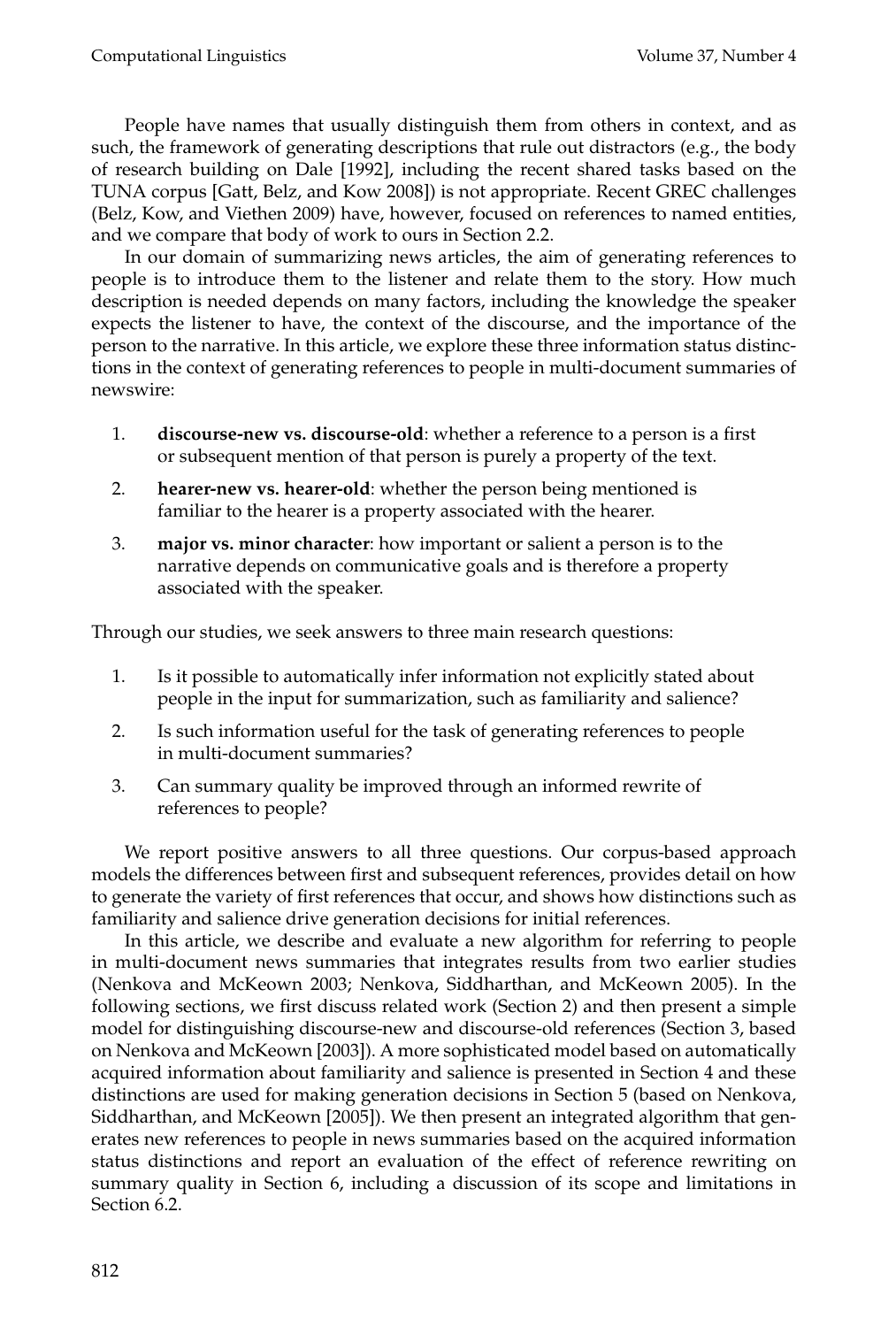# **2. Related Work**

Related research into summarization, information status distinctions, and generating referring expressions is reviewed here.

# **2.1 Extractive and Abstractive Summarization**

Multi-document summarization has been an active area of research over the past two decades and yet, barring a few exceptions (Radev and McKeown 1998; Daumé III et al. 2002; Barzilay and McKeown 2005), most systems still use shallow features to produce an extractive summary, an age-old technique (Luhn 1958) that has well-known problems. Extractive summaries may contain phrases that the reader cannot understand out of context (Paice 1990) and irrelevant phrases that happen to occur in a relevant sentence (Knight and Marcu 2000; Barzilay 2003). Referring expressions in extractive summaries illustrate this, as sentences compiled from different documents might contain too little, too much, or repeated information about the referent.

In a study of how summary revisions could be used to improve cohesion in multidocument summarization (Otterbacher, Radev, and Luo 2002), automatic summaries were manually revised and the revisions classified as pertaining to discourse (34% of all revisions), entities (26%), temporal ordering (22%), and grammar (12%). This study further supports the findings from early research that unclear references in summaries pose serious problems for users (Paice 1990).

*2.1.1 Sentence Compression and Fusion.* Research in abstractive summarization has largely focused on the problem of compression, developing techniques to edit sentences by removing information that is not salient from extracted sentences. Some approaches use linguistic rules (e.g., Zajic et al. 2007) often combined with corpus-based information (Jing and McKeown 2000), whereas other approaches use statistical compression applied to news (Knight and Marcu 2000; Daume III and Marcu 2002) and to spoken ´ dialogue (Galley and McKeown 2007). Other researchers addressed the problem of generating new sentences to include in a summary. Information fusion, which uses bottom–up multi-sequence alignment of the parse trees of similar sentences, generates new summary sentences from phrases extracted from different document sentences (Barzilay and McKeown 2005; Filippova and Strube 2008).

*2.1.2 Summary Revision.* Research in single-document summarization on improving summaries through revision (Mani, Gates, and Bloedorn 1999) is closer to our work. Three types of ad hoc revision rules are defined—*elimination* (removing parentheticals, sentence initial prepositional phrases, and adverbial phrases), *aggregation* (combining constituents from two sentences), and *smoothing*. The smoothing operators cover some reference editing operations. They include substitution of a proper name with a name alias if the name is mentioned earlier, expansion of a pronoun with co-referential proper name in a parenthetical, and replacement of a definite NP with a co-referential indefinite if the definite occurs without a prior indefinite. Mani et al.'s (1999) work differs from ours in that it focuses primarily on subsequent mention (with the exception of pronoun replacement), is meant to work for all entities, not just mentions to people, and does not incorporate distinctions inferred from the input to the summarizer.

Although the rules and the overall approach are based on reasonable intuitions, in practice entity rewrites for summarization do introduce errors, some due to the rewrite rules themselves, others due to problems with co-reference resolution and parsing.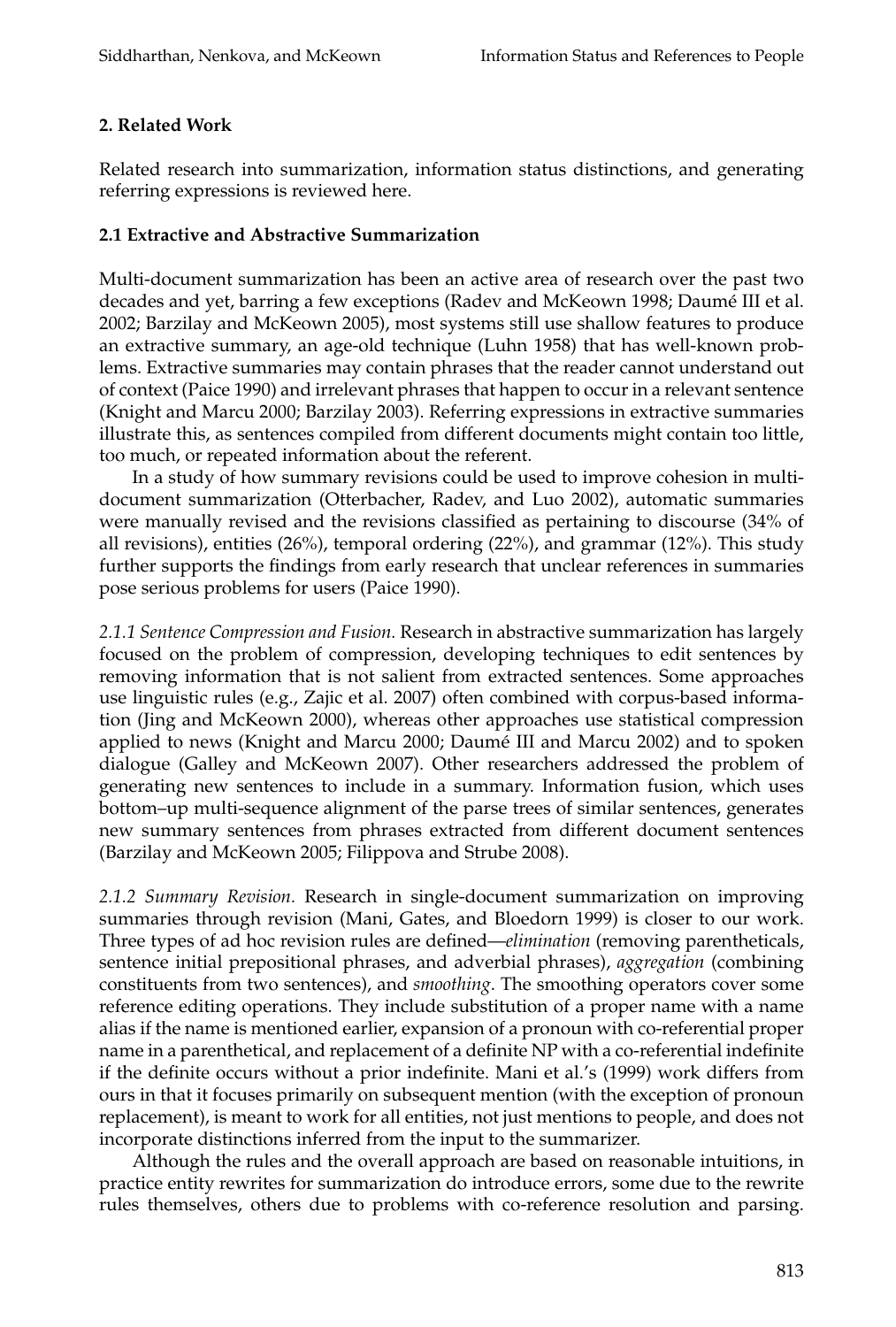Readers are very sensitive to these errors and prefer extractive summaries to summaries where all references have been edited (Nenkova 2008). Automatic anaphora resolution for all entities mentioned in the input and summary text is also errorful, with about one third of all substitutions in the summary being incorrect (Steinberger et al. 2007). In contrast, when editing references is restricted to references to people alone, as we do in the work presented here, there are fewer edits per summary but the overall result is perceived as better than the original by readers (Nenkova and McKeown 2003).

*2.1.3 Reference in Summaries.* There has been little investigation of the phenomenon of reference in news summaries. In addition to the revision of subsequent references described in Mani, Gates, and Bloedorn (1999), we are aware of Radev and McKeown (1997), who built a prototype system called PROFILE that extracted references to people from news, merging and recording information about people mentioned in various news articles. The idea behind the system was that the rich profiles collected for people could be used in summaries of later news in order to generate informative descriptions. However, the collection of information about entities from different contexts and different points in time leads to complications in description generation; for example, past news can refer to Bill Clinton as *Clinton, an Arkansas native*, *the democratic presidential candidate Bill Clinton*, *U.S. President Clinton*, or *former president Clinton* and it is not clear which of these descriptions are appropriate to use in a summary of a novel news item. In later work, Radev and McKeown (1998) developed an approach to learn correlations between linguistic indicators and semantic constraints to address such problems, but this line of research has not been pursued further.

Next, we review related work on reference outside the field of summarization.

# **2.2 Information Status and Generating Referring Expressions**

Research on information status distinctions closely relates to work on generating referring expressions. We now overview the two fields and how they interact.

*2.2.1 Information Status Distinctions.* Information status distinctions depend on two parameters related to the referent's place in the discourse model maintained by the reader: (a) whether it already exists in the hearer's model of the discourse and (b) its degree of salience. The influence of these distinctions on the form of referring expressions has been a focus of past research. For example, centering theory (Grosz, Joshi, and Weinstein 1995) deals predominantly with local salience (local attentional status), and the givenness hierarchy of Prince (1992) focuses on how a referent entered the discourse model (e.g., through a direct mention in the current discourse, through previous knowledge, or through inference), leading to distinctions such as discourseold, discourse-new, hearer-old, hearer-new, inferable, and containing inferable. Gundel, Hedberg, and Zacharski (1993) attempt to merge salience and givenness in a single hierarchy consisting of six distinctions in cognitive status (in focus, activated, familiar, uniquely identifiable, referential, type-identifiable). In all three theories, familiarity and salience distinctions are shown to be associated with different preferences for syntactic form in the realization of referring expressions.

*2.2.2 Generating Referring Expressions (GRE).* The most developed sub-area of referring expression generation deals with the problem of generating distinguishing descriptions—descriptions that include enough attributes of the intended referent so that it becomes uniquely identifiable among other entities (Dale 1992). The original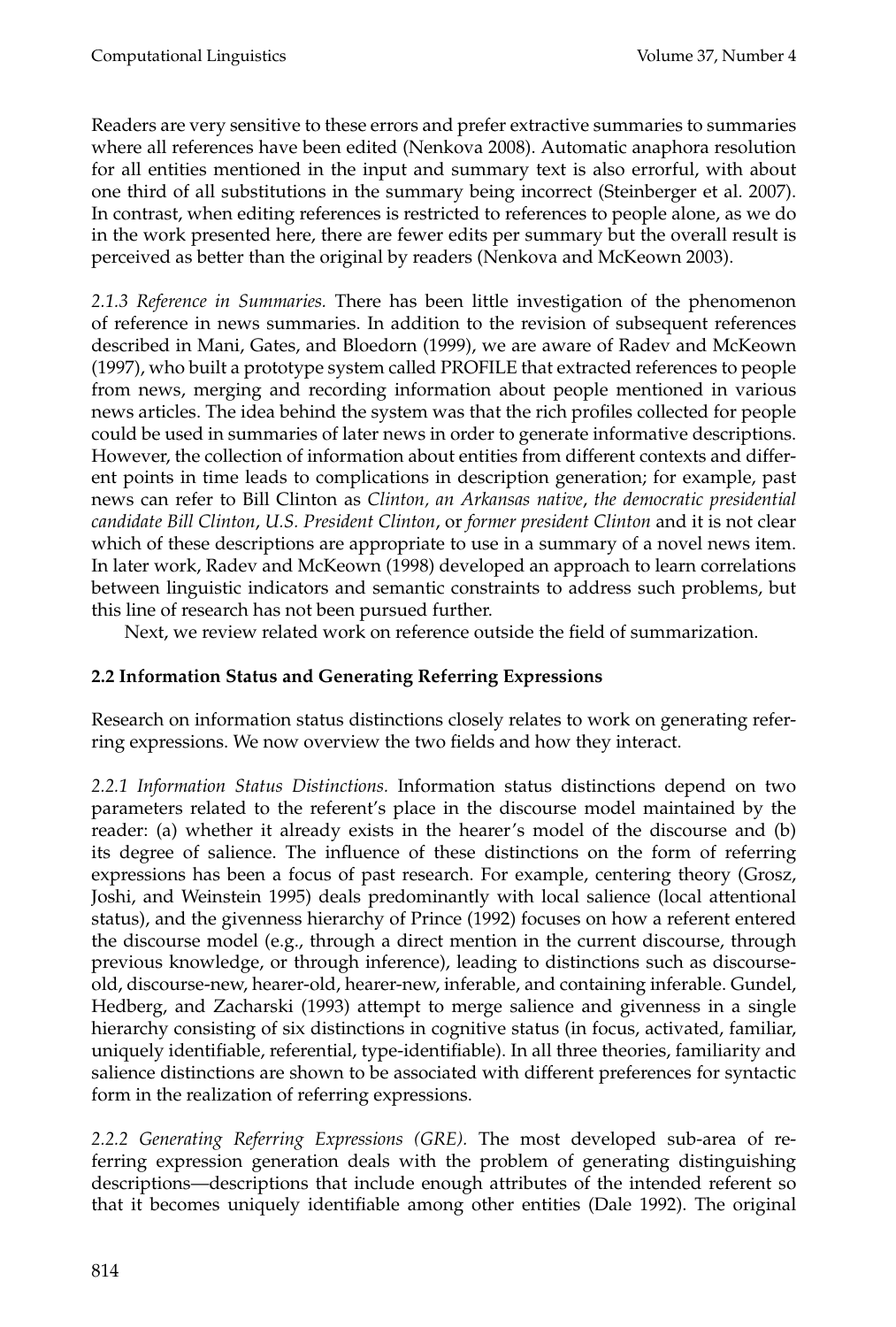incremental algorithm (Dale and Reiter 1995) assumes that a list of attributes of the discourse entities is readily available and that attributes that rule out the most distractors are added to the referring expression until its interpretation contains only the intended referent. Subsequent work on referring expression generation has (a) expanded the logical framework to allow reference by negation (*the dog that is not black*) and references to multiple entities (*the brown or black dogs*) (van Deemter 2002; Gatt and Van Deemter 2007), (b) explored different search algorithms for finding a minimal description (e.g., Horacek 2003), and (c) offered different representation frameworks such as graph theory (Krahmer, van Erk, and Verleg 2003) or reference domain theory (Denis 2010) as alternatives for representing referring characteristics. This body of research assumes a limited domain where the semantics of attributes and their allowed values can be formalized, though semantic representations and inference mechanisms are getting increasingly sophisticated (e.g., the use of description logic: Areces, Koller, and Striegnitz 2008; Ren, van Deemter, and Pan 2010). In contrast, Siddharthan and Copestake (2004) consider open-domain generation of referring expressions in a regeneration task (text simplification); they take a different approach, approximating the hand-coded domainknowledge of earlier systems with a measure of relatedness for attribute-values that is derived from WordNet synonym and antonym links.

*2.2.3 Recent Trends: Data Collection and Evaluations.* There is now increasing awareness that factors other than conciseness are important when planning referring expressions and that considerable variation exists between humans generating referring expressions in similar contexts. Recent evaluation exercises such as the TUNA challenge (Gatt, Belz, and Kow 2008) therefore consider metrics other than length of a reference, such as *humanness* and the time taken by hearers to identify the referent. In a similar vein, Viethen and Dale (2006) examine how similar references produced by well-known algorithms are to human-produced references, and Dale and Viethen (2009) examine differences in human behavior when generating referring expressions. There is also growing collaboration between psycholinguists and computational linguists on the topic of generating referring expressions; for instance, the PRE-CogSci workshop (van Deemter et al. 2010).

Recently, several corpora marked for various information status aspects have been made available. Subsequent studies concerned with predicting givenness status (Nissim 2006; Sridhar et al. 2008), narrow focus (Calhoun 2007; Nenkova and Jurafsky 2007), and rheme and theme distinctions (Postolache, Kruijff-Korbayova, and Kruijff 2005) have not been used for generation or summarization tasks. Current efforts in the language generation community aim at providing a corpus and evaluation task (the GREC challenge) to address just this issue (Belz and Varges 2007; Belz, Kow, and Viethen 2009). The GREC-2.0 corpus, extracted from Wikipedia articles and annotated for the task of referring expression generation for both first and subsequent mentions of the main subject of the article, consists of 2,000 texts in five different domains (cities, countries, rivers, people, and mountains). The more recent GREC-People corpus consists of 1,000 texts in just one domain (people) but references to all people mentioned in a text have been annotated. The GREC challenges require systems to pick the most appropriate reference in context from a list of all references in the document and several defaults, including pronouns, common-noun references, elided reference, and standardized versions of names. By selecting encyclopedic articles about specific referents, this corpus contains large numbers of subsequent references, and in general, the emphasis has been to model the form of subsequent references to named entities in longer texts. Discourse-new vs. discourse-old is the only information status distinction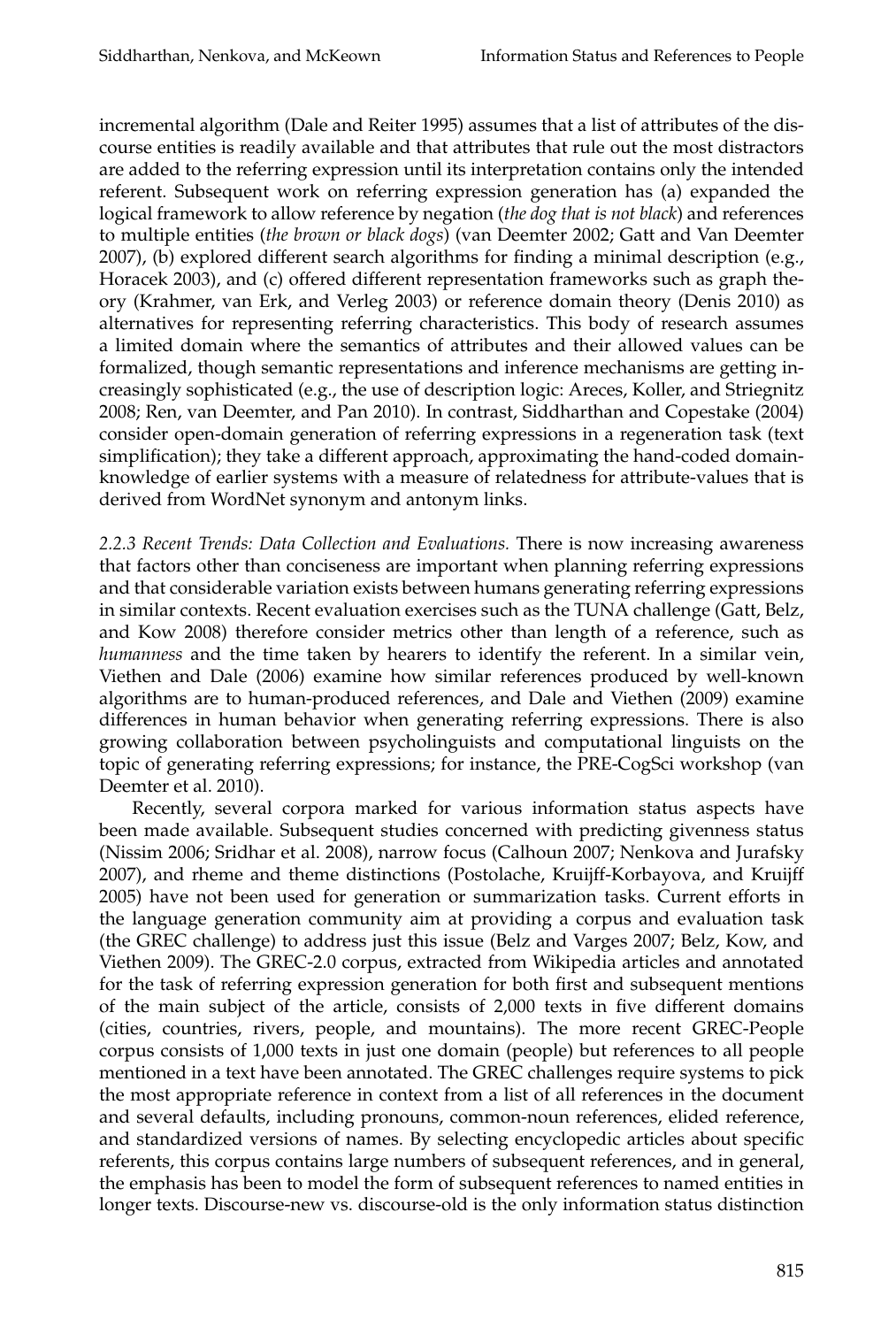that participating systems model, with other features derived from lexical and syntactic context; for instance, Greenbacker and McCoy (2009) consider subjecthood, parallelism, recency, and ambiguity.

*2.2.4 Applications of Information Status Distinctions to GRE.* The main application of theories of information status has been in anaphora resolution. Information status distinctions are not normally used in work on generating referring expressions, with a few notable exceptions.

Krahmer and Theune (2002) show that the relative salience of discourse entities can be taken into account to produce less-informative descriptions (including fewer attributes than those necessary to uniquely identify the referent using a discourse model that does not incorporate salience). In contrast, Jordan and Walker (2005) show that, in task-oriented dialogs, over-specified references (including more attributes than needed to uniquely identify the intended referent) are more likely for certain dialog states and communicative goals. Some participating teams in the GREC challenges use the discourse-new vs. discourse-old distinction as a feature to help select the most likely reference in context. Different interpretations of Centering Theory have also been used to generate pronominal references (McCoy and Strube 1999; Henschel, Cheng, and Poesio 2000).

Our research is substantially different in that we model a much richer set of information status distinctions. Also, our choice of the news genre makes our studies complementary to the GREC challenges, which use Wikipedia articles about people or other named entities. News stories tend to be about events, not people, and the choice of initial references to participants is particularly important to help the reader understand the news. Our research is thus largely focused on the generation of initial references. Due to their short length, summaries do not generally have long co-reference chains and the issue of subsequent reference is of less interest to us. Further, we aim to generate *new* references to people by identifying semantic attributes that are appropriate given the context of the summary. In contrast, the GREC challenges only require the selection of an existing referring expression from a list.

# **3. Study 1: Discourse-New and Discourse-Old Mentions**

Our first study on information status deals with the discourse-new (first mention) versus discourse-old (subsequent mention) distinction. This is the easiest of the three to model, as it is explicitly given in the text. Nevertheless, referring expressions in extractive summaries can be problematic in this respect as sentences compiled from different documents might contain too little, too much, or repeated information about the referent. The first summary reference to a person, for example, may have been the second reference to that person in the input article and thus might not contain enough information to be comprehensible. Conversely, if the second summary reference to a person occurred first in the input article, it may contain more information than needed. In general, in fluent human written text, discourse-new references to entities are longer and more descriptive, whereas discourse-old references are shorter and have a purely referential function. This is not always the case in automatic summaries: Figure 1 shows two extractive summaries. The summaries give a good indication of the problems with reference that can arise in multi-document summaries. In the first summary, references to the former East German Communist leader Erich Honecker are overly repetitive and unnecessary. The extra identification at each mention totals about 15 words, equivalent to the length of an additional informative sentence that could have been included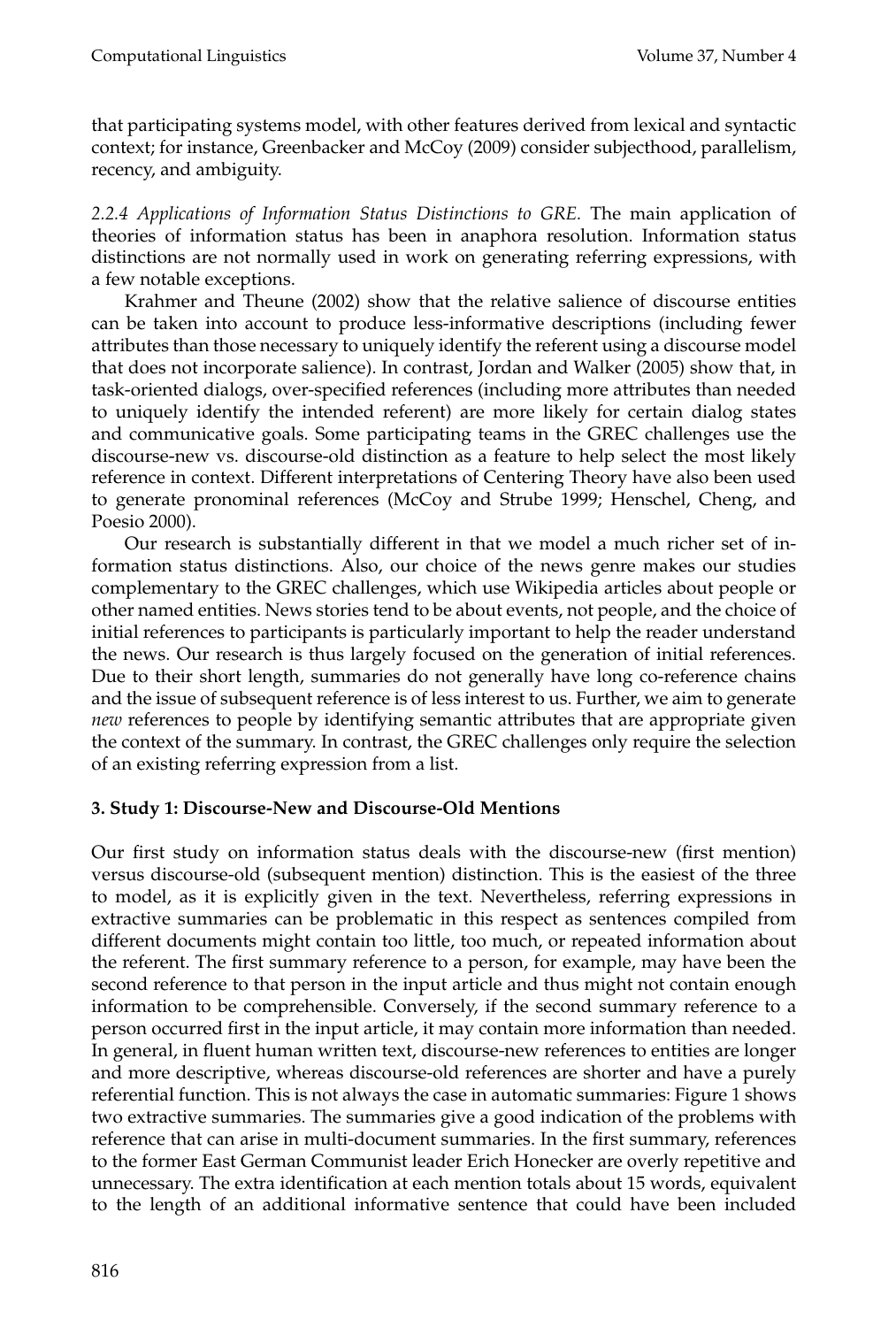#### Summary 1:

Honecker has come under investigation for charges of corruption and living in luxury at the cost of the state. Former East German leader Erich Honecker may be moved to a monastery to protect him from a possible lynching by enraged citizens. As protests gathered strength last fall, Erich Honecker, East Germany's longtime orthodox leader  $\tilde{H}$ lost touch with reality," according to the man who succeeded him as Communist leader only to be ousted later. Ousted East German leader Erich Honecker, who is expected to be indicted for high treason, was arrested Monday morning upon release from a hospital and taken to prison.

#### Summary 2:

Turkey has been trying to form a new government since a coalition government led by Yilmaz collapsed last month over allegations that he rigged the sale of a bank. Ecevit refused even to consult with the leader of the Virtue Party during his efforts to form a government. Ecevit must now try to build a government. Demirel consulted Turkey's party leaders immediately after Ecevit gave up.

#### **Figure 1**

Examples of problematic extractive summaries. The first contains too little information in the first reference and too much repeated detail in subsequent references. The second summary does not provide any information about any of the participants in the story.

instead. In the second summary, the references to Turkish politicians are likely to remain unclear to most readers because of the reduced forms that are realized.

#### **3.1 Corpus Analysis**

In order to develop strategies for addressing these issues, we performed a corpus study on the syntactic form of references to people in news text. We used a corpus of news from the test data used in the Document Understanding Conference (DUC) Multidocument Summarization Track (2001–2003), containing 651,000 words and coming from 876 news reports from six different news agencies. The variety of sources is important because working with text from a single source could lead to the learning of paper-specific editorial rules.

The reference characteristics we were interested in were number of pre-modifiers, presence and type of post-modifiers, and the form of name used to refer to people. The corpus was automatically annotated for person name occurrence and co-reference using Nominator (Wacholder, Ravin, and Choi 1997). Syntactic form of references was obtained using Charniak's parser (Charniak 2000). This automatically annotated corpus contains references to 6,240 distinct people.

The distribution of forms for discourse-new and discourse-old references are shown in Table 1. For discourse-old references, computing the probability of a syntactic realization is not as straightforward as for discourse-new references, because the form of the reference is influenced by the form of previous references, among other factors. To capture this relationship, we used the data from discourse-old mentions to form a Markov chain, which captures exactly the probability of transitioning from one form of reference to another. The stationary distributions of the chains for name and pre- and post-modification were computed as an indication of the likelihood of each form in any discourse-old mentions, and are shown in the last column of Table 1.

It is evident from these statistics that, in general, *discourse-new* references should contain the full name and some form of modification, whereas *discourse-old* references should be referred to only by surname. At the same time, there are occasions when the surname only can be used for discourse-new references and, for one in every four references, modifiers are also not necessary. It is thus important to identify referent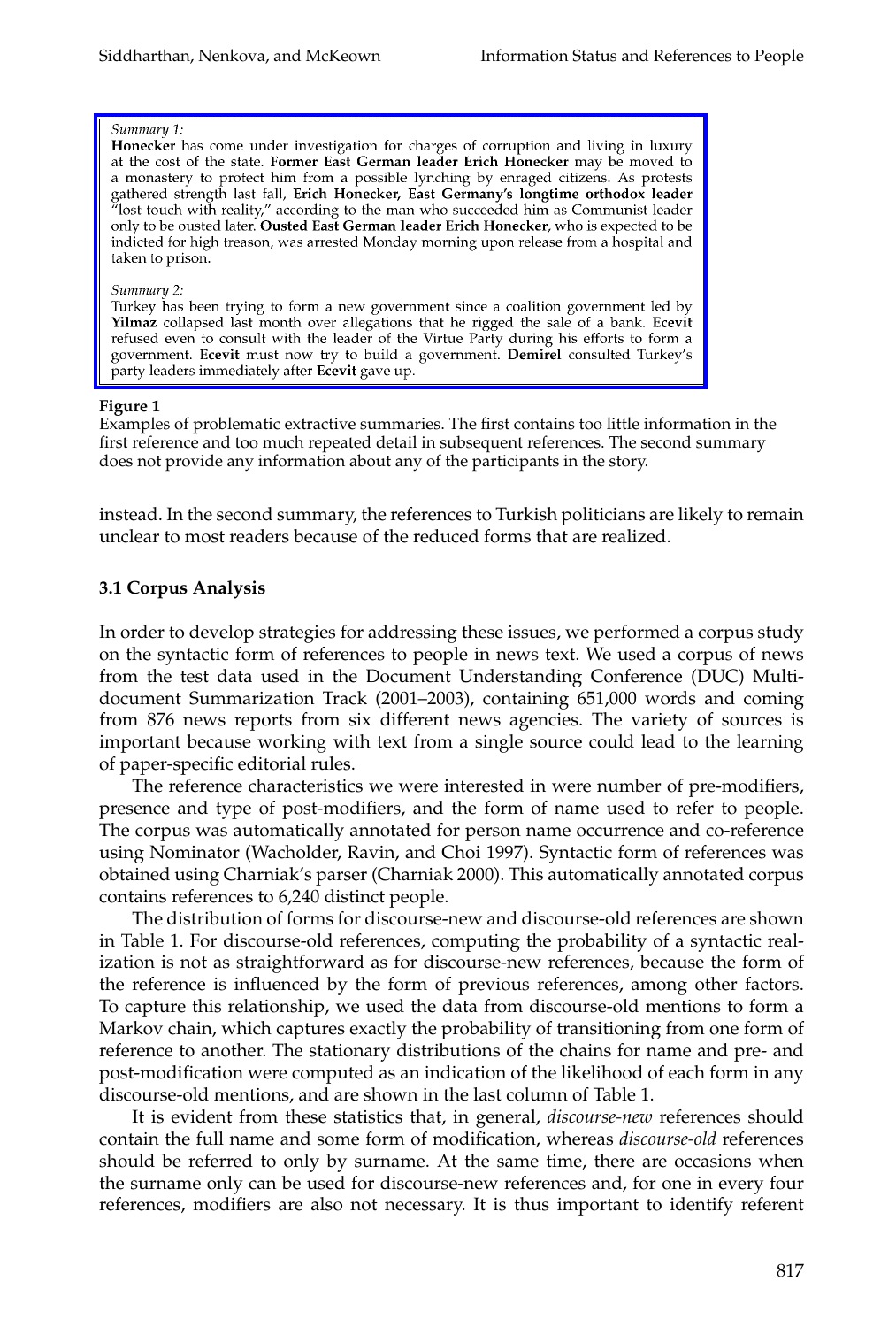Likelihood of reference forms for discourse-new and discourse-old references in DUC multi-document track news clusters.

|                        |                            | Discourse-new | Discourse-old |
|------------------------|----------------------------|---------------|---------------|
| Name Form              | Full name                  | 0.97          | 0.08          |
|                        | Surname only               | 0.02          | 0.87          |
|                        | Other (e.g., Britney, JLo) | 0.01          | 0.05          |
| Pre-Modification       | Any                        | 0.51          | 0.21          |
|                        | None                       | 0.49          | 0.79          |
| Post-Modification      | None                       | 0.60          | 0.89          |
|                        | Apposition                 | 0.25          | 0.04          |
|                        | Relative clause            | 0.07          | 0.03          |
|                        | Other                      | 0.08          | 0.04          |
| Any Modification       | Some Modification          | 0.76          | 0.30          |
| (Either Pre- or Post-) | No Modification            | 0.24          | 0.70          |

properties that can help determine when these less-common types of references are felicitous, and we will indeed turn to this question in Section 4.

# **3.2 Algorithm for Generating Discourse-New and Discourse-Old References to People**

To capture the patterns revealed by the corpus analysis, we developed a set of rewrite rules for references to people shown in Algorithm 1. These rules ensure that the discourse-new reference is descriptive and conveys the full name of the person, and that discourse-old references are as brief as possible, using only the surname of the person. For the discourse-new reference, information from all news articles in the summarization input is used. Applying Algorithm 1 to the extractive summaries from Figure 1 produces the rewrite versions of the summaries in Figure 2.

## **3.3 Evaluation**

To evaluate the impact of the rewrite rules on the overall summary, Algorithm 1 was used to rewrite 11 summaries chosen at random from the DUC 2001 and 2002 summaries that contained at least one reference to a person. Four human judges (graduate students at Columbia University, two in computational linguistics and two in other areas) were then given the pairs of the original summary and its rewritten variant without being explicitly told which is which. They were asked to read the summaries and decide if they prefer one text over the other or if they are equal. They were also asked to give free-form comments on what they would change themselves. The distribution of the 44 preferences is as follows: 39 (89%) preferences were for the rewritten form, 4 (9%) were for the original, and there was no preference for the remaining 1 (2%). This preference for the rewritten form is significant (z-test;  $p < 0.01$ ).

In two out of the four cases where the assessor preferred the original version, they commented that the reason for the preference was that the original version exhibited more variation. This observation indicates that the rule for strictly using surname at discourse-old references is too rigid and most probably will need modification in cases where a person is mentioned more often.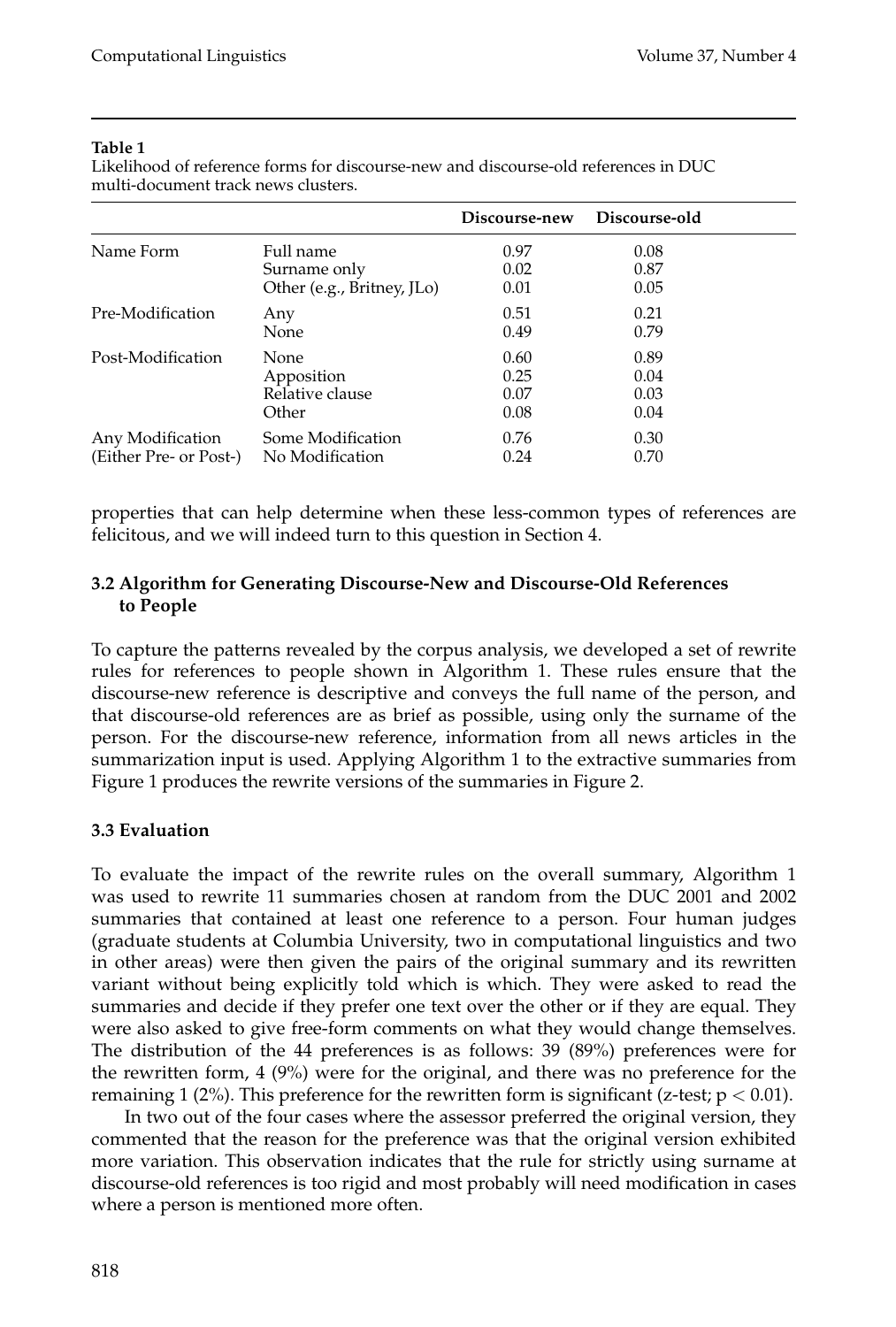#### **Rewrite rules for discourse-new references:**

- 1. IF the person's name is the head of the noun phrase THEN:
	- (a) IF any pre-modification is found in the input THEN:
		- i. Insert full name and the longest, in number of words, pre-modifier sequence found in the input articles. In case of ties, the discourse-new reference from the article from which the summary sentence is drawn is preferred.
	- (b) ELSE IF no pre-modification is found in the input THEN:<br>i. Check all discourse-new references in the input to see in
		- Check all discourse-new references in the input to see if any of them includes an apposition modifier.
		- ii. Take the longest such modifier and include it in the discourse-new reference NP. Pre-modification is preferred to apposition because they are more frequently used in human-produced texts as shown in the statistics above (in 51% vs. 25% of cases).
- 2. ELSE IF The name is not the head of the noun phrase it appears in, do not rewrite it.

#### **Rewrite rules for discourse-old references:**

1. Use surname only, remove all pre- and post-modifiers.

#### **Algorithm 1:** [Form of discourse-new vs. discourse-old references](http://www.mitpressjournals.org/action/showImage?doi=10.1162/COLI_a_00077&iName=master.img-001.png&w=327&h=144).

#### Summary 1:

Former East German leader Erich Honecker has come under investigation for charges of corruption and living in luxury at the cost of the state. Honecker may be moved to a monastery to protect him from a possible lynching by enraged citizens. As protests gathered strength last fall, **Honecker** "lost touch with reality," according to the man who succeeded him as Communist leader only to be ousted later. Honecker, who is expected to be indicted for high treason, was arrested Monday morning upon release from a hospital and taken to prison.

#### Summary 2:

Turkey has been trying to form a new government since a coalition government led by Prime Minister Mesut Yilmaz collapsed last month over allegations that he rigged the sale of a bank. Premier-designate Bulent Ecevit refused even to consult with the leader of the Virtue Party during his efforts to form a government. Ecevit must now try to build a government. President Suleyman Demirel consulted Turkey's party leaders immediately after Ecevit gave up.

#### **Figure 2**

Rewritten versions of extractive summaries from Figure 1.

These results show that even the basic distinction of discourse-new and discourseold reference in the input and the summaries, the simplest distinction we explore, can help improve summaries. Still, our distributional analysis of syntactic forms in humangenerated summaries showed that a full quarter of the discourse-new references contain no modification at all, and half the discourse-new references contained either no modification or just a title or role modifier (e.g., *Mr.* or *President*). There are also differences in the forms of references to people between news reports and human summaries of news (Siddharthan, Nenkova, and McKeown 2004), so not all discourse-new references from the input should be reused directly. Journalistic conventions for many mainstream newspapers dictate that initial mentions to people include a minimum description such as their role or title and affiliation. However, in news summaries written by humans, there are greater space constraints that might warrant shorter references to people. In order to capture reference variation and compression correctly, we need further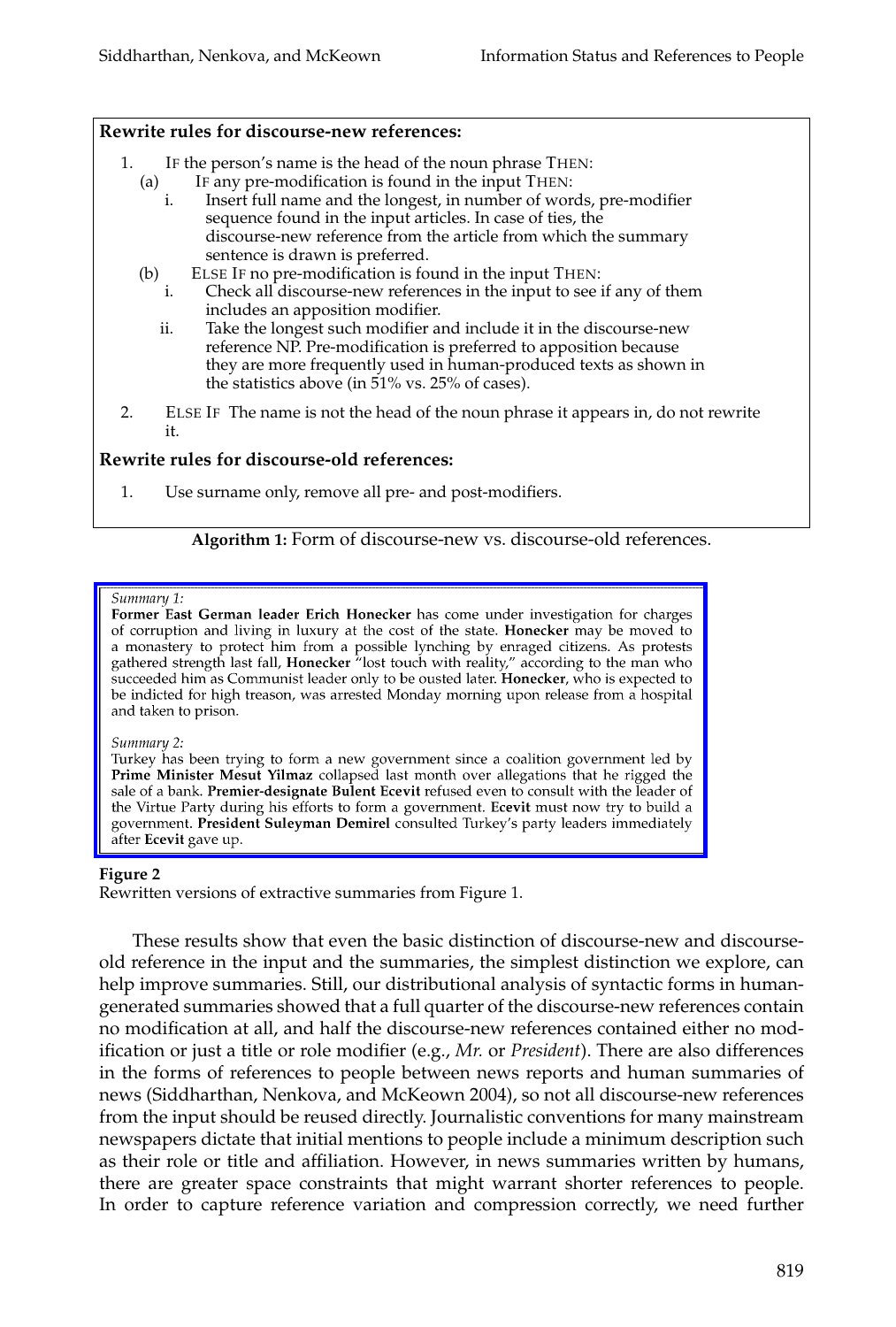distinctions (familiarity and global salience) that will help us determine when it is felicitous to leave out information. We next describe how we learn these distinctions (Section 4) before using them to make generation decisions (Section 5).

# **4. Study 2: Automatic Prediction of Referent Familiarity and Salience**

Deciding how much and what information to include in a reference is influenced by at least two factors: the degree of *familiarity* of the referent (hearer-old vs. hearer-new distinction) and the degree of global *salience* of the referent (is the entity a major or minor character in the news event). These two distinctions have not previously been studied in the context of summarization. There is a trade-off, particularly important for a short summary, between what the speaker wants to convey and how much the listener needs to know. The major/minor distinction plays a role in defining the communication goal (what the summary should be about, which characters are important enough to refer to by name, etc.). The hearer-old/hearer-new distinction can be used to determine whether a description for a character is required from the listener's perspective.

**Hearer-old vs. hearer-new***.* Hearer-new entities in a summary should be described in sufficient detail, whereas hearer-old entities do not require an introductory description. This distinction can have a significant impact on overall length and intelligibility of the produced summaries. Usually, summaries are very short—100 or 200 words for input articles totaling 5,000 words or more. Several people might be involved in a story, which means that if all participants are fully described, little space will be devoted to actual news. In addition, introducing already-familiar entities might distract the reader from the main story (Grice 1975). It can therefore be useful to refer to an entity that can be assumed hearer-old by just a title + surname (e.g., *President Obama*) or by full name only, with no accompanying description (e.g., *Michael Jackson*). Such application of the hearerold/hearer-new distinction can explain the results from our corpus study of realizations in which we found that 49% of discourse-new references contain only the name or the name and title with no additional descriptive information.

**Major vs. minor***.* Another distinction that human summarizers seem to make is whether a character in a story is a central or a minor one and this distinction can be conveyed by using different forms of referring expressions. It is common to see references in human summaries such as *the dissident's father*. Usually, discourse-new references made solely with a common noun phrase, without the inclusion of the person's name, are employed when the person is not the main focus of a story and is only peripherally related to the main story focus. By automatically inferring if a character is major or minor for the story, we can decide whether to name the character in the summary. Furthermore, many summarization systems use the presence of named entities as a feature for computing the importance of a sentence (Ge, Huang, and Wu 2003; Saggion and Gaizaukas 2004). The ability to identify and use only the major story characters for computing sentence importance can benefit such systems because, in the multi-document summarization track of DUC, only 5% of all people mentioned in the input are also mentioned in the human summaries.

In this section, we report our experiments on building an automatic predictor for the hearer-old/hearer-new and major/minor distinctions. For these experiments, we use data from DUC to approximate the distinctions of interest, without the need for manual annotation. We then validate the performance of the predictor on an independent data set using human judgments as gold standard, achieving high accuracy. These two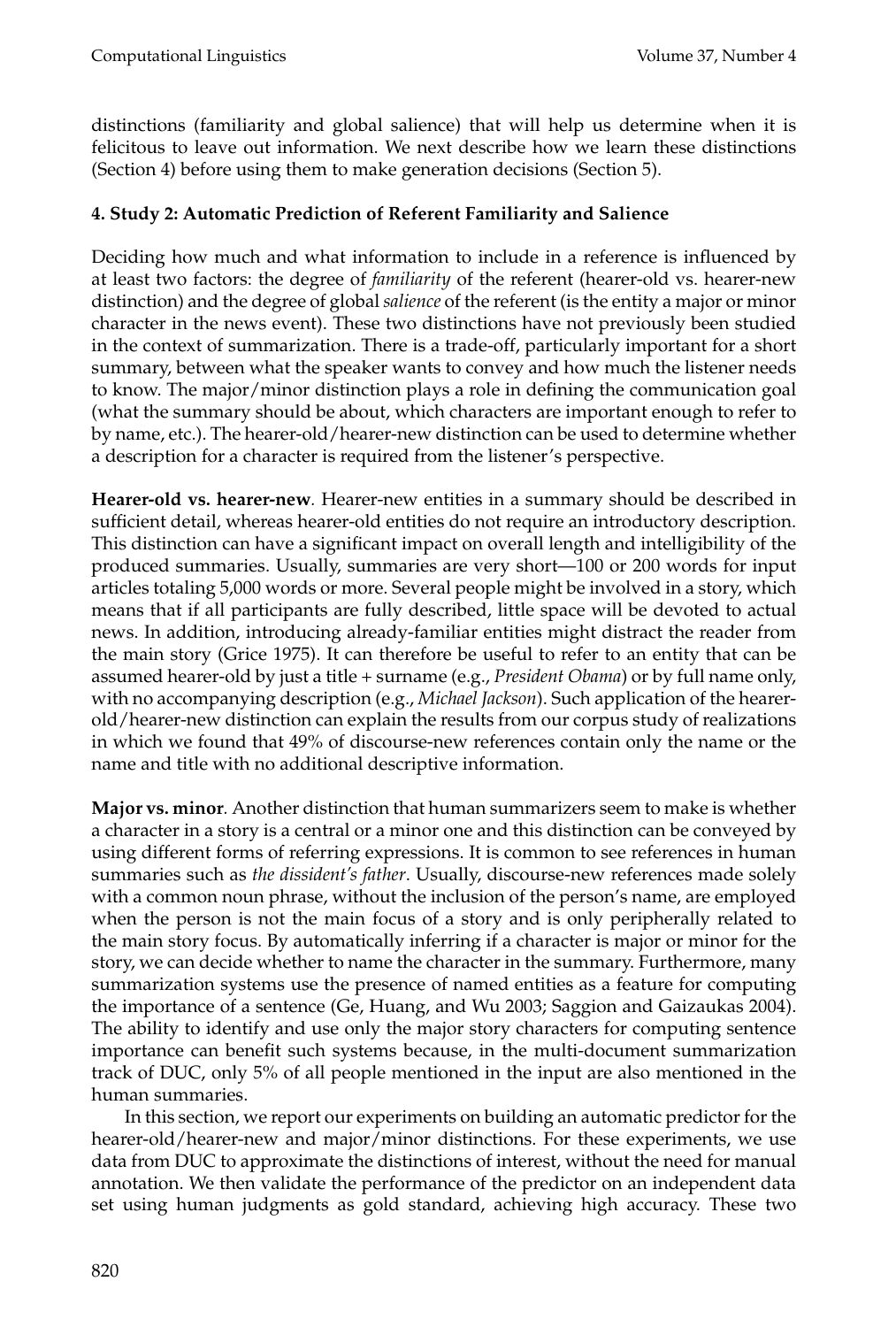distinctions are then used to automatically predict the form and content of discoursenew reference in summaries (Section 5).

#### **4.1 Data Preparation**

We use data from the DUC multi-document summarization collection (2001–2004), consisting of 170 pairs of document input sets (10 documents per set) and the corresponding human-written multi-document summaries (two or four per set). Our aim is to identify every person mentioned in a document set (the 10 news reports and the associated human summaries), assign labels for the hearer-old/hearer-new and major/minor distinctions, and generate feature sets for supervised learning. To do this, we first pre-process the data as described next.

*4.1.1 Automatic Pre-Processing.* Our experiment requires an analysis of every reference to a person in the input documents. For this purpose, we use a variety of tools to perform named entity resolution and co-reference, and to analyze the content of references, including pre-modifiers and post-modification using relative clauses or appositives.

To identify the level of analysis required, we manually inspected the first 500 discourse-new references to people from human summaries in the DUC 2001–2004 data. We found that 71% of pre-modifying words were either title or role words (e.g., *Prime Minister, Physicist,* or *Dr.*) or temporal role modifying adjectives such as *former* or *designate*. Affiliation (country, state, location, or organization names) constituted 22% of pre-modifying words. All other kinds of pre-modifying words, such as *moderate* or *loyal* constituted only 7%. We concluded that there are two attributes that are particularly relevant for generation of discourse-new references of people: role and affiliation.<sup>1</sup>

For named entity recognition and semantic analysis of references, all input documents and summaries were tagged using IDENTIFINDER (Bikel, Schwartz, and Weischedel 1999) to mark up person names, organizations, and locations. We marked up countries and American states using a list obtained from the CIA factsheet. $<sup>2</sup>$  The</sup> list consists of 230 country/nationality pairs. To mark up roles, we used a list derived from WordNet (Miller et al. 1993) hyponyms of the *person* synset. Our list has 2,371 entries including multiword expressions such as *chancellor of the exchequer*, *brother in law*, *senior vice president*, and so forth. The list is quite comprehensive and includes roles from the fields of sports, politics, religion, military, business, and many others. We also used WordNet to obtain a list of 58 temporal adjectives. WordNet classifies these as pre- (e.g., *occasional*, *former*, *incoming*) or post-nominal (e.g., *elect*, *designate*, *emeritus*).

In addition, the documents and summaries were annotated with a part-of-speech tagger and simplex noun-phrase chunker (Grover et al. 2000). Also for each named entity, relative clauses, appositional phrases, and copula constructs, as well as pronominal co-reference, were automatically annotated (Siddharthan 2003a, 2003b). The goal was to find, for each person mentioned in the input set, the list of all references to the person in all input documents. For this purpose, all input documents were concatenated and processed with IDENTIFINDER. The IDENTIFINDER output was automatically

<sup>1</sup> Our findings are not specific to the news genre or the summarization task; Sekine and Artiles (2009) report that their annotators marked 123 attributes of people mentioned in 156 Web documents. The four most frequent attributes in their collection were: occupation, work, affiliation, and full name; these are the same attributes that we identify.

<sup>2</sup> https://www.cia.gov/library/publications/the-world-factbook/fields/2110.html, which provides a list of countries and states, abbreviations, and adjectival forms; for example, *United Kingdom/U.K./British/Briton* and *California/Ca./Californian*.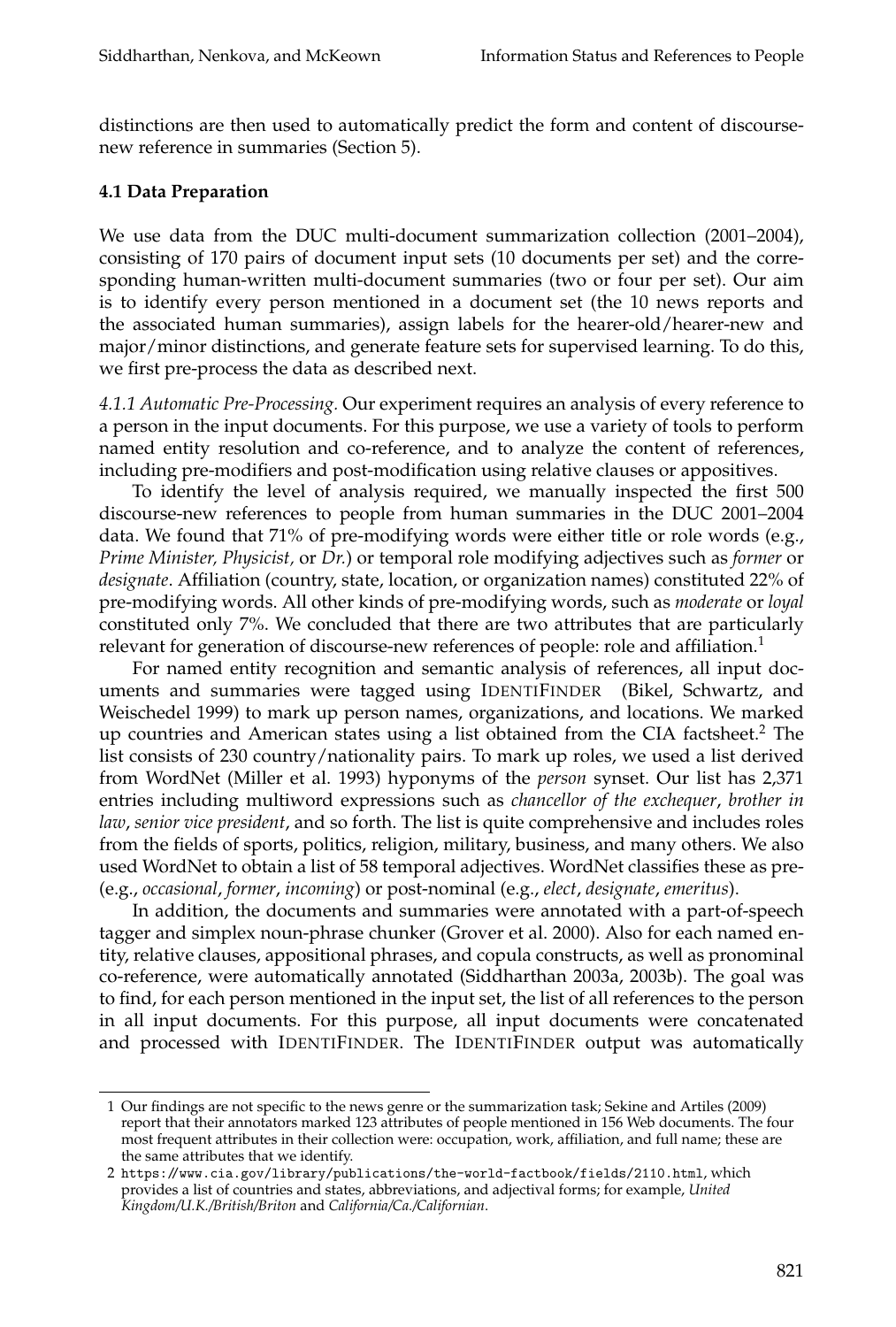[Computational Linguistics Volume](http://www.mitpressjournals.org/action/showImage?doi=10.1162/COLI_a_00077&iName=master.img-002.png&w=324&h=70) 37, Number 4

|        | Andrei Sakharov                                                                                                                                                                                                                                                  |
|--------|------------------------------------------------------------------------------------------------------------------------------------------------------------------------------------------------------------------------------------------------------------------|
|        | [IR] laureate Andrei D. Sakharov ; [CO] Sakharov ; [CO] Sakharov ; [CO] Sakharov ; [CO] Sakharov ; [CO] Sakharov ; [PR] his ; [CO] Sakharov ; [RC] who acted as an unofficial Kremlin envoy to the troubled Transcaucasian reg<br>he ; [PR] He ; [CO] Sakharov ; |
| Doc 2: | [IR] Andrei Sakharov ; [AP] , 68 , a Nobel Peace Prize winner and a human rights activist , ; [CO] Sakharov ; [IS] a physicist ; [PR] his ; [CO] Sakharov ;                                                                                                      |

#### **Figure 3**

Example information collected for *Andrei Sakharov* from two news reports. "IR" stands for "initial reference", "CO" for noun co-reference, "PR" for pronoun reference, "AP" for apposition, "RC" for relative clause and "IS" for copula.

post-processed to mark up co-referring names and to assign a unique canonical name for each name co-reference chain. For co-reference, a simple rule of matching the surname was used, and the canonical name was the "FirstName LastName" string where the two parts of the name could be identified. $3$  Concatenating all documents assures that the same canonical name will be assigned to all named references to the same person.

The tools for pronoun co-reference and clause and apposition identification and attachment (Siddharthan 2002, 2003a) were run separately on each document. Then for each item in the list of canonical names derived from the IDENTIFINDER output, we matched the initial reference in the generic co-reference list for the document with the surname from the canonical name list. The pre-processing steps described previously allow us to collect co-reference information and realization forms (see Figure 3) for each person in each input set, for documents and summaries.

The tools that we used have been evaluated separately when used in a single document setting. In our cross-document matching processes, we could incur more errors, for example, when the co-reference chain in the merged documents is not accurate. On average, out of 27 people per input cluster of documents, 4 people are lost in the matching step for a variety of reasons such as errors in the clause identifier or the co-reference.

*4.1.2 Data Labeling.* We are interested in acquiring labeled data for familiarity (whether a person is likely to be hearer-old or hearer-new) and global salience (whether a person is a major or minor character in the news story). We now describe how we create labeled data for each of these distinctions.

**Hearer-old vs. hearer-new***.* Entities were automatically labeled as hearer-old or hearernew by analyzing the syntactic form that human summarizers used for initial references to them. The labeling rests on the assumption that the people who produced the summaries used their own prior knowledge in choosing appropriate references for the summary. Thus, they could refer to people they regarded as familiar to the general public using short forms such as (1) title or role + surname or (2) full name only with no pre- or post-modification. Entities were labeled as hearer-old when the majority of human summarizers for the set referred to them using the forms (1) or (2) (we discuss the validity of this automatic labeling process in Section 4.3.1). The hearer-new/hearer-old distinction is dynamic; when initially unfamiliar characters (like

<sup>3</sup> Occasionally, two or more different people with the same surname are discussed in the same set and this algorithm would lead to errors in such cases. We did keep a list of first names associated with the entity, so a more refined matching model could be developed, but this was not the focus of our work.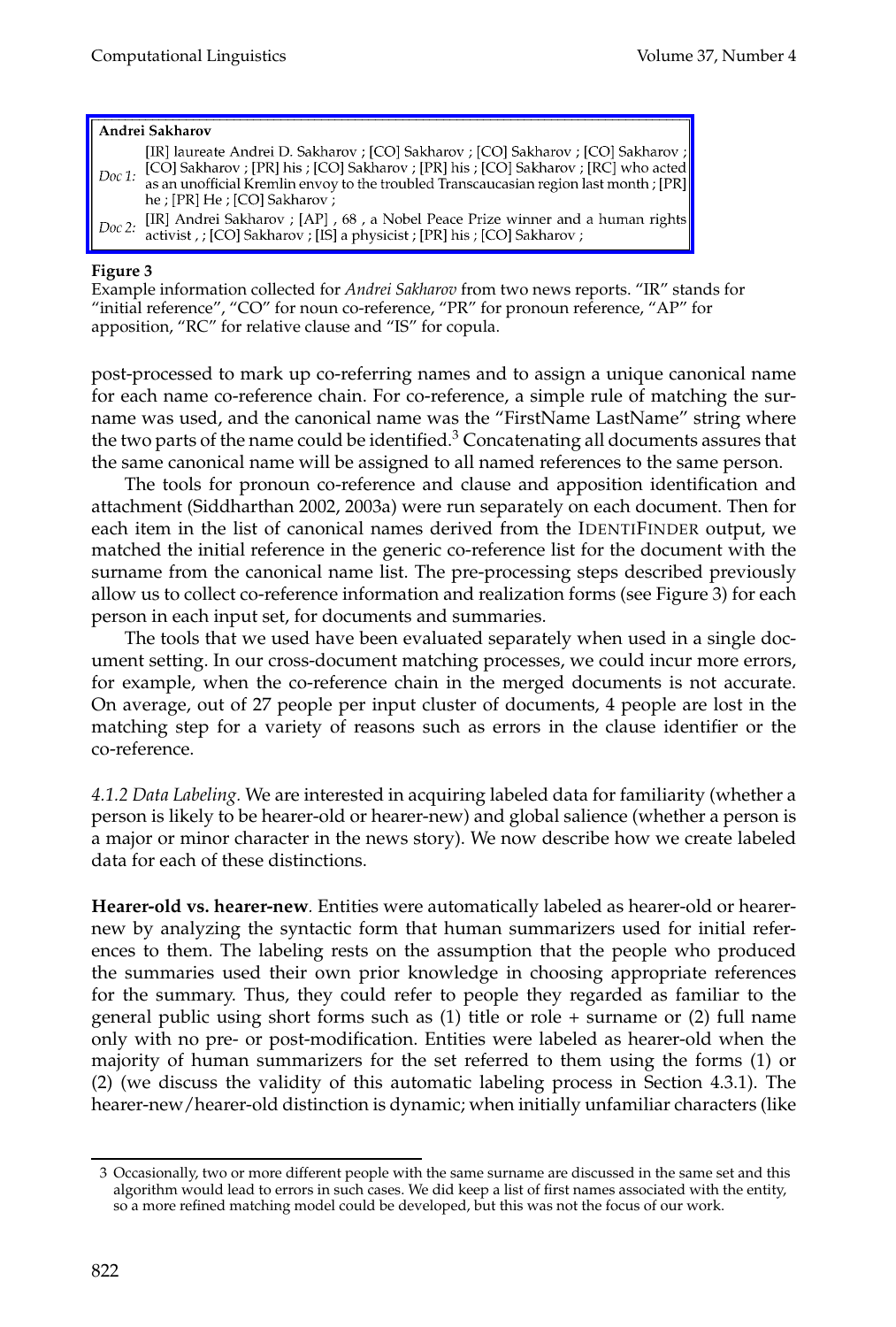Saddam Hussein before the first Gulf War) appear in the news over a period of time, they can become hearer-old. Thus the classification of the same person can be different for different document sets dating to different years. From the people mentioned in human summaries, we obtained 118 examples of hearer-old and 140 examples of hearernew persons—258 examples in total—for supervised machine learning.

**Major vs. minor***.* In order to label an entity as major or minor, we again used the human summaries. Entities that were mentioned *by name* in at least one summary were labeled *major*, and those not mentioned by name in any summary were labeled *minor*. The underlying assumption is that people who are not mentioned in any human summary, or are mentioned without being named, are not central to the story. There were 258 major characters whose names made it to at least one human summary and 3,926 minor characters whose names were absent from all human summaries. The small fraction of major entities in the corpus is not surprising, because many people in news articles express opinions, make statements, or are in some other way indirectly related to the story, without being central to it.

# **4.2 Machine Learning Experiments**

Having created labeled data for classifying people as hearer-new or hearer-old and as major or minor characters, we now proceed to learn these distinctions in a supervised framework. For our experiments, we used the WEKA (Holmes, Donkin, and Witten 1994) machine learning toolkit and obtained the best results for hearer-old/hearer-new using a support vector machine (Sequential Minimal Optimization [SMO] algorithm, with default parameters) and for major/minor, a tree-based classifier (J48, with WEKA parameters: "J48 -U -M 4").

We now discuss what features we used for our two classification tasks (see the list of features in Table 2). Our hypothesis is that features capturing the frequency and syntactic and lexical forms of references are sufficient to infer the desired distinctions.

The frequency features are likely to give a good indication of the global salience of a person in the document set. Pronominalization indicates that an entity was particularly salient at a specific point of the discourse, as has been widely discussed in attentional status and centering literature (Grosz and Sidner 1986; Gordon, Grosz, and Gilliom 1993). Modified noun phrases (with apposition, relative clauses, or pre-modification) can also signal different information status; for instance, we expect post-modification to be more prevalent for characters who are less familiar. For our lexical features, we used two months worth of news articles collected over the Web (and independent of the DUC collection) to collect unigram and bigram lexical models of discourse-new references of people. The names themselves were removed from the discourse-new reference noun phrases and the counts were collected over the pre-modifiers only. One of the lexical features we used is whether a person's description contains any of the 20 most frequent description words from our Web corpus. We reasoned that these frequent descriptors may signal importance; the full list is:

*president, former, spokesman, sen, dr, chief, coach, attorney, minister, director, gov, rep, leader, secretary, rev, judge, US, general, manager, chairman*

We also used features based on the overall likelihood of a person's description using the bigram model from our Web corpus. These features can help indicate whether a person has a role or affiliation that is important.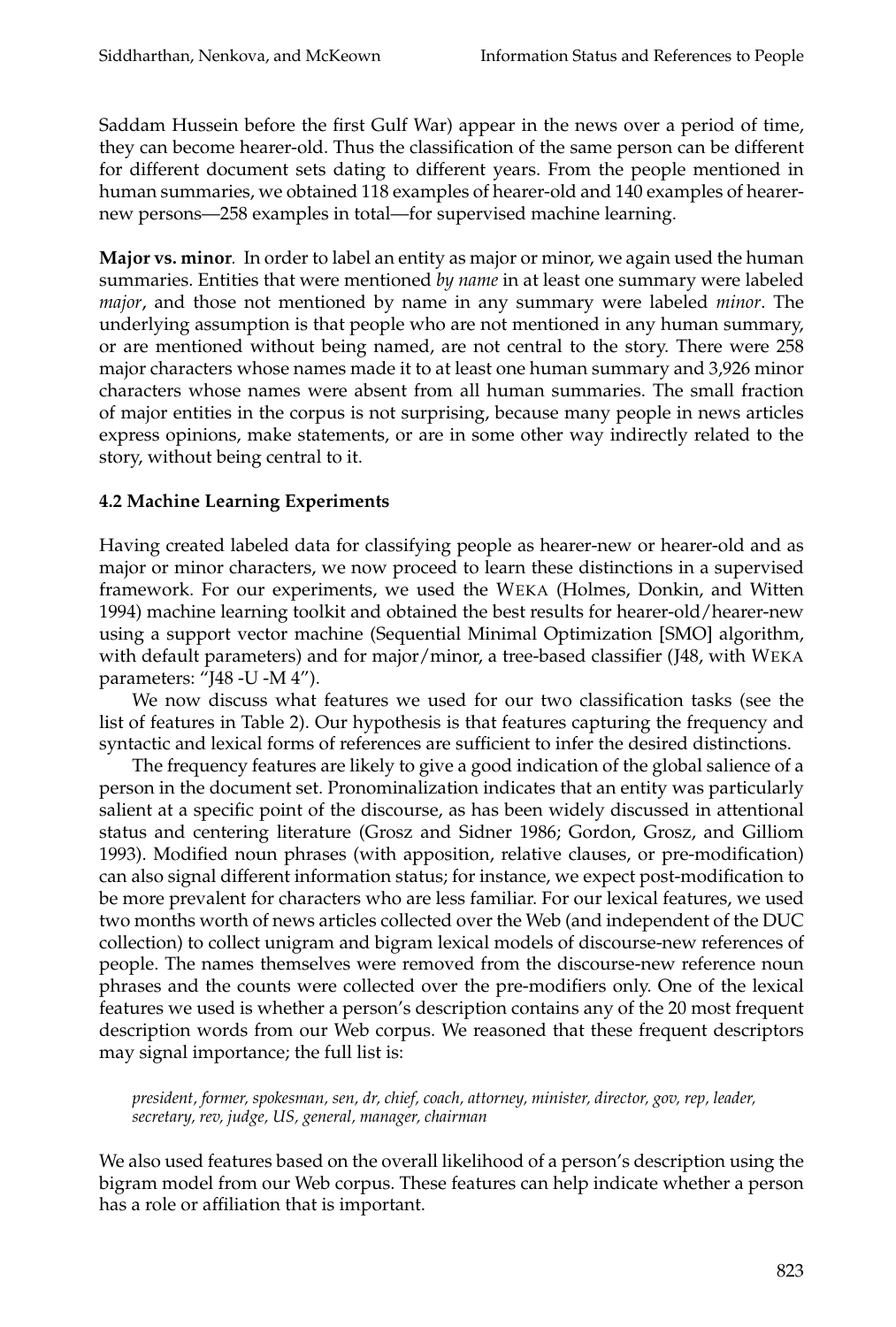List of features used for classification.

|             | <b>Frequency Features</b>                                                                                            |        |                                                                                                                                             |  |
|-------------|----------------------------------------------------------------------------------------------------------------------|--------|---------------------------------------------------------------------------------------------------------------------------------------------|--|
| 0,1:        | Number of references to the person,<br>including pronouns (total and<br>normalized by feature 2)                     | 2:     | Total number of documents<br>containing the person                                                                                          |  |
| 3:          | Proportion of discourse-new<br>references containing full name                                                       | 4:     | Number of times the person was<br>referred to by name after the<br>discourse-new reference                                                  |  |
|             | <b>Syntactic Features</b>                                                                                            |        |                                                                                                                                             |  |
| 5,6:        | Number of appositives or relative.<br>clauses attaching to initial references<br>(total and normalized by feature 2) | 7,8:   | Number of times apposition was<br>used to describe the person (total<br>and normalized by feature 2)                                        |  |
| 9,10:       | Number of times a relative clause<br>was used to describe the person<br>(total and normalized by feature 2)          | 11,12: | Number of apposition, relative<br>clause or copula descriptions (total<br>and normalized by feature 2)                                      |  |
| 13,14:      | Number of copula constructions<br>involving the person (total and<br>normalized by feature 2)                        |        |                                                                                                                                             |  |
|             | <b>Lexical Features</b>                                                                                              |        |                                                                                                                                             |  |
| 15, 16, 17: | Probability of an initial reference<br>according to a bigram model (av.,<br>max, and min of all initial references)  | 18:    | Number of top 20 high frequency<br>description words (from references<br>to people in a large news corpus)<br>present in initial references |  |

In the experiments reported subsequently, all our features are derived exclusively from the input documents, and we do not derive any features from the summaries. We performed 20-fold cross validation for both classification tasks.

*4.2.1 Hearer-Old vs. Hearer-New Results.* We present our results for classifying people as hearer-old/hearer-new in Table 3. The 0.54 majority class prediction for the hearerold/hearer-new classification task is that no-one is known to the reader. Using this prediction in a summarizer would result in excessive detail in referring expressions and a consequent reduction in space available to summarize the news events. The SMO prediction outperformed the baseline accuracy by 22 percentage points (significant at  $p = 0.01$ , z-test) and is more meaningful for real tasks.

We performed feature selection (using the WEKA CfsSubsetEval attribute evaluator and BestFirst -D 1 -N 5 search method) to identify which are the most important features for this classification task. The important features were: the number of appositions (features 7, 8) and relative clauses (feature 9), number of mentions within the document set (features 0,1), total number of apposition, relative clauses and copula (feature 12), number of high frequency pre-modifiers (feature 18), and the minimum bigram probability (feature 17). Thus, the lexical and syntactic features were more useful than frequency features for determining familiarity.

*4.2.2 Major vs. Minor Results.* For major/minor classification, the majority class prediction has 94% accuracy (Table 4), but is not useful for a reference generation task as it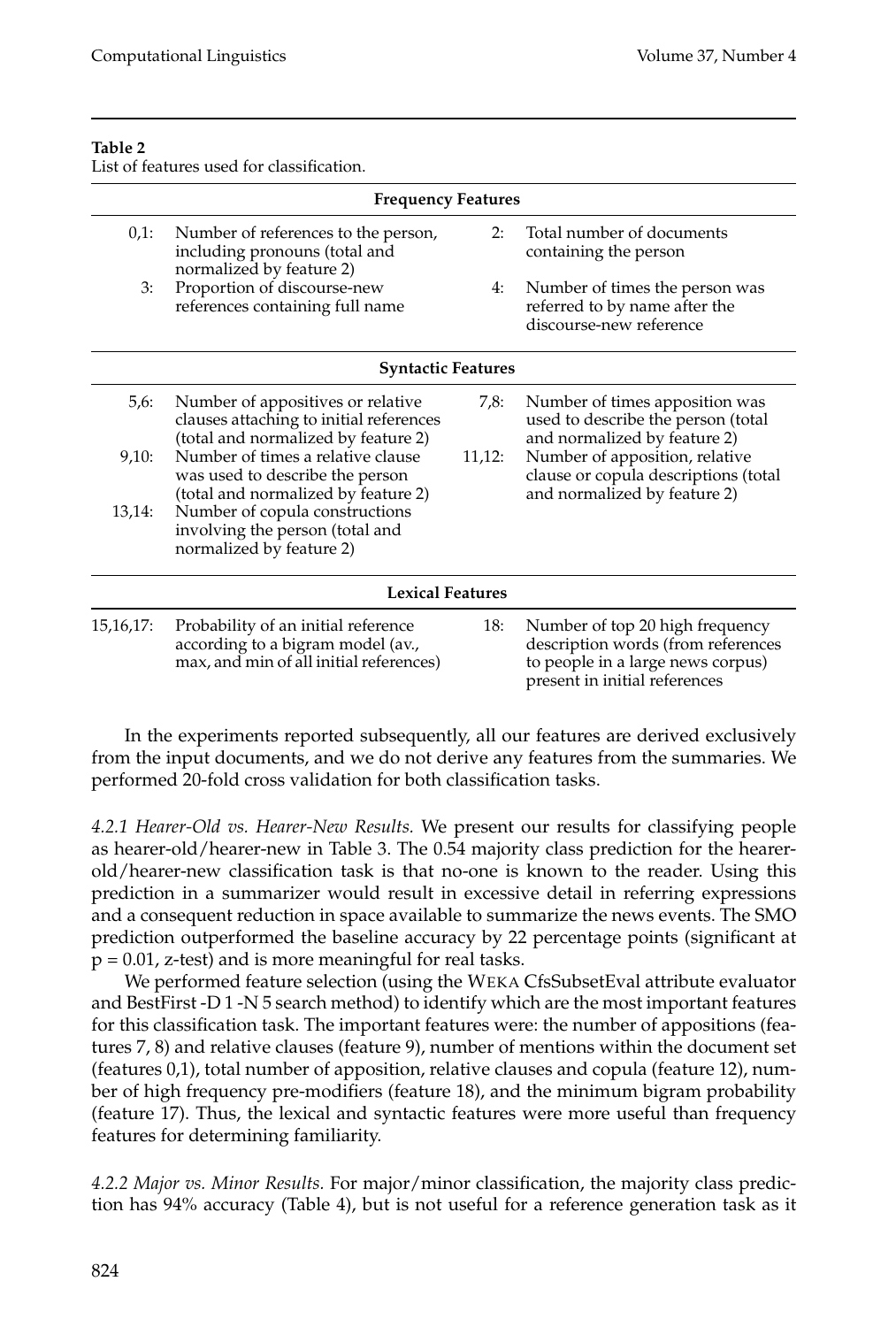Cross-validation Accuracy and  $P/R/F$  results for hearer-old vs. hearer-new predictions (258 data points). The improvement in accuracy of SMO over the baseline is statistically significant (z-test;  $p < 0.01$ ).

| <b>Classifier</b>                | Accuracy | Class      | Precision | <b>Recall</b> | F    |
|----------------------------------|----------|------------|-----------|---------------|------|
| SMO (Only frequency features)    | 0.64     | hearer-new | 0.76      | 0.43          | 0.55 |
|                                  |          | hearer-old | 0.56      | 0.84          | 0.67 |
| SMO (Only lexical features)      | 0.65     | hearer-new | 0.64      | 0.81          | 0.71 |
|                                  |          | hearer-old | 0.68      | 0.47          | 0.55 |
| SMO (Only syntactic features)    | 0.72     | hearer-new | 0.82      | 0.65          | 0.73 |
|                                  |          | hearer-old | 0.67      | 0.83          | 0.74 |
| SMO (frequency+lexical features) | 0.66     | hearer-new | 0.65      | 0.82          | 0.72 |
|                                  |          | hearer-old | 0.70      | 0.48          | 0.57 |
| <b>SMO</b> (all features)        | 0.76     | hearer-new | 0.84      | 0.68          | 0.75 |
|                                  |          | hearer-old | 0.69      | 0.85          | 0.76 |
| Majority class prediction        | 0.54     | hearer-new | 0.54      | 1.00          | 0.70 |
|                                  |          | hearer-old | 0.00      | 0.00          | 0.00 |
|                                  |          |            |           |               |      |

#### **Table 4**

Cross-validation Accuracy and  $P/R/F$  results for major vs. minor predictions (4,184 data points). The improvement in accuracy of J48 over the baseline is statistically significant (z-test;  $p < 0.01$ ).

| <b>Classifier</b>                | Accuracy | Class           | Precision | <b>Recall</b> | F    |
|----------------------------------|----------|-----------------|-----------|---------------|------|
| J48 (Only frequency features)    | 0.95     | major-character | 0.81      | 0.38          | 0.51 |
|                                  |          | minor-character | 0.96      | 0.99          | 0.98 |
| [48 (Only lexical features)      | 0.94     | major-character | 0.70      | 0.16          | 0.26 |
|                                  |          | minor-character | 0.95      | 0.99          | 0.97 |
| J48 (Only syntactic features)    | 0.95     | major-character | 0.72      | 0.36          | 0.48 |
|                                  |          | minor-character | 0.96      | 0.99          | 0.98 |
| J48 (frequency+lexical features) | 0.96     | major-character | 0.69      | 0.47          | 0.56 |
|                                  |          | minor-character | 0.96      | 0.99          | 0.98 |
| J48 (all features)               | 0.96     | major-character | 0.70      | 0.53          | 0.60 |
|                                  |          | minor-character | 0.97      | 0.99          | 0.98 |
| Majority class prediction        | 0.94     | major-character | 0.00      | 0.00          | 0.00 |
|                                  |          | minor-character | 0.94      | 1.00          | 0.97 |

predicts that *no* person should be mentioned by name and all are minor characters. The machine learning approach improves on the baseline accuracy by two percentage points, which is statistically significant (z-test;  $p < 0.01$ ). Due to the skewed nature of our data, precision/recall measures are more useful for analyzing our results. Table 4 shows the performance of the machine learner with different combinations of frequency and lexical and syntactic features. The best results are obtained using all three types of features and it appears that all three aspects are important, yielding an F-measure of 0.60 for the smaller major-character class and and 0.98 for the majority minor-character class.

In a task where ten 400–500 word documents are summarized into 100 words, human summarizers can differ in their interpretations of what is most important to convey. This is a well-established and studied fact in summarization (van Halteren and Teufel 2003). To study how human agreement on the major/minor distinction relates to our automatic prediction results, we further analyzed the 148 persons from DUC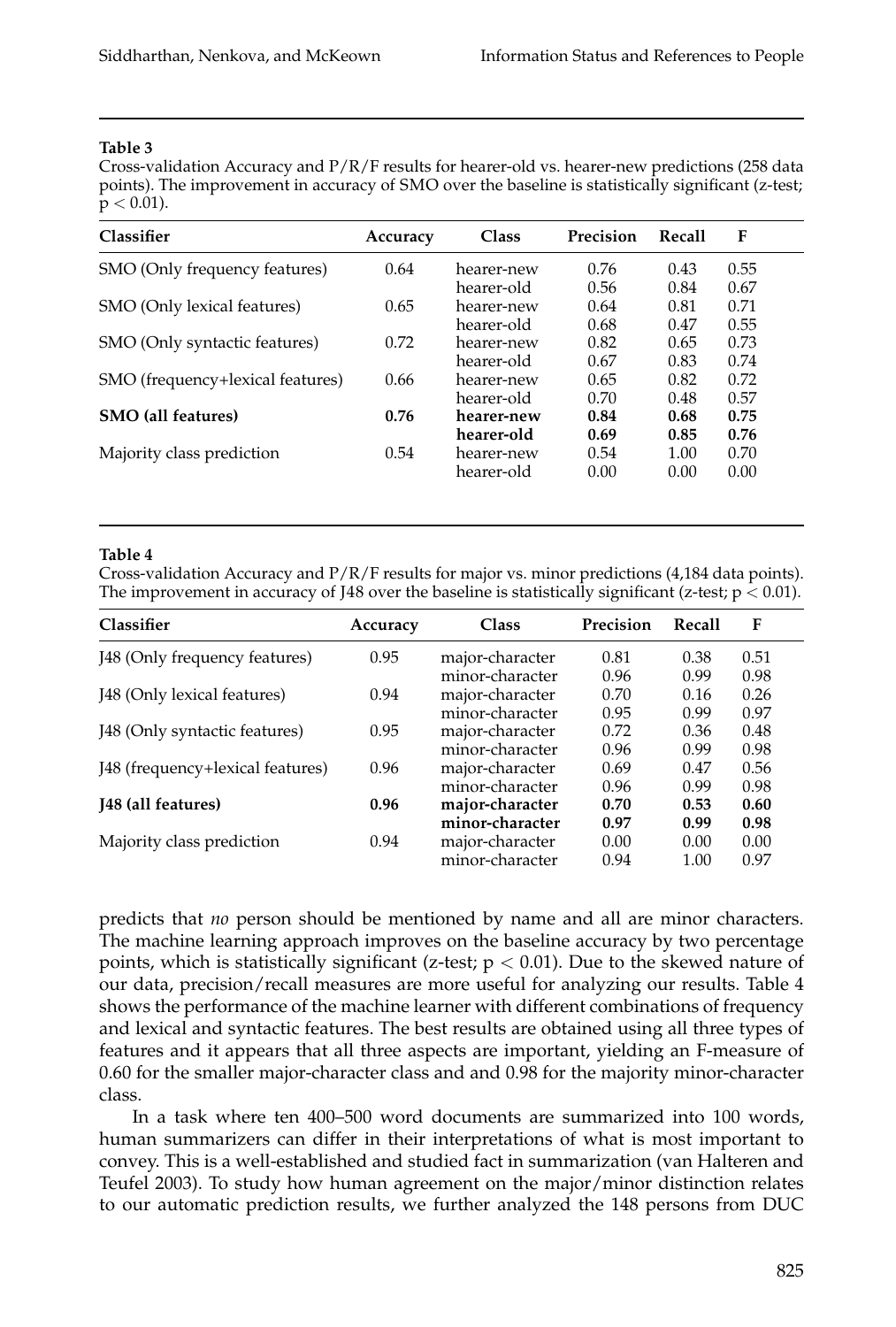J48 Recall results and human agreement for major vs. minor classifications.

'03 and DUC '04 sets for which DUC provides four human summaries (there were only two summaries provided for earlier sets). Table 5 presents the distribution of recall taking into account *how many* humans mentioned the person by name in their summary (in our data-labeling, people are labeled as major if *any* summary had a reference to them, see Section 4.1.2). It can be seen that recall is high (0.84) when all four humans consider a character to be major, and falls to 0.2 when only one out of four humans does.

We performed feature selection (using the WEKA CfsSubsetEval attribute evaluator and BestFirst -D 1 -N 5 search method) to identify which are the most important features for the classification task. For the major/minor classification, the important features used by the classifier were the number of documents in which the person was mentioned (feature 2); number of mentions within the document set (features 1, 4); number of relative clauses (feature 9, 10) and copula (feature 13) constructs; total number of apposition, relative clauses, and copula (feature 11); number of high frequency premodifiers (feature 18); and the maximum bigram probability (feature 16).

As for the hearer-old/hearer-new classification, the syntactic forms of references were a significant indicator, suggesting that the centrality of the character was signaled by journalists using specific syntactic constructs in the references. On the other hand, unlike the case of familiarity classification, the frequency of mention within and across documents were also significant features. This is intuitive—a frequently mentioned person is likely to be important to the story.

## **4.3 Validating the Results on Current News**

We tested the classifiers on data different from that provided by DUC, and also tested human consensus on the hearer-new/hearer-old distinction. For these purposes, we downloaded 45 clusters from one day's output from Newsblaster (McKeown et al. 2002). We then automatically compiled the list of people mentioned in the automatic summaries for these clusters. There were 107 unique people that appeared in the automatic summaries and 1,075 people in the input clusters.

*4.3.1 Human Agreement on Hearer-Old vs. Hearer-New.* A question arises when attempting to infer hearer-new/hearer-old status: Is it meaningful to generalize this across readers, seeing how dependent it is on the world knowledge of individual readers?

To address the question, we gave four American graduate students at Columbia University a list of the names of people in the DUC human summaries (see Section 4.1), and asked them to write down for each person, their country/state/organization affiliation and their role (writer/president/attorney-general, etc.). We considered a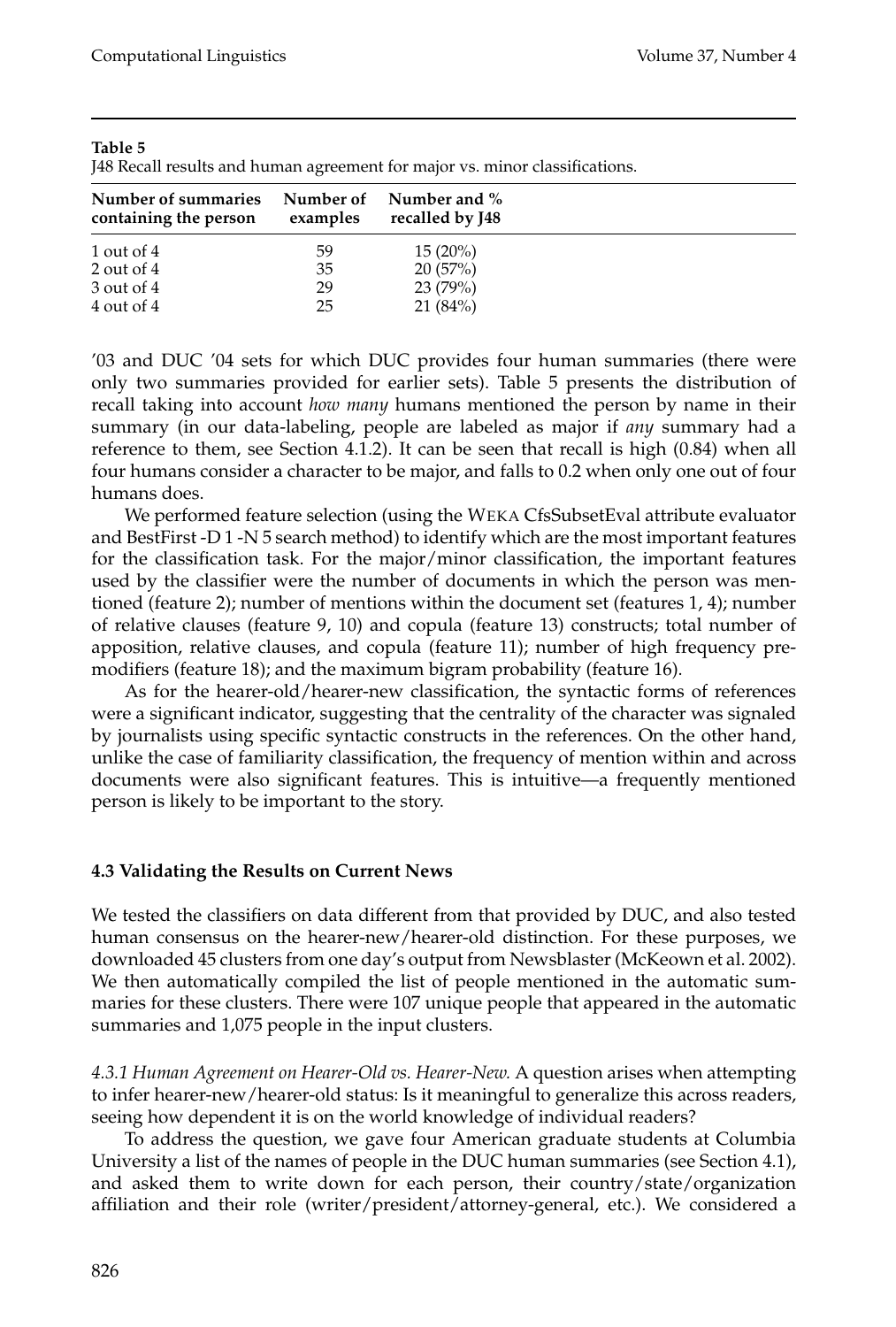| <br>Accuracy, precision, and recall for Newsblaster data. |              |              |                            |  |  |  |  |
|-----------------------------------------------------------|--------------|--------------|----------------------------|--|--|--|--|
| Class                                                     |              |              | Precision Recall F-Measure |  |  |  |  |
| Hearer-old<br>Hearer-new                                  | 0.88<br>0.57 | 0.73<br>0.79 | 0.80<br>0.66               |  |  |  |  |

person hearer-old to a subject if they correctly identified both role and affiliation for that person. For the 258 people in the DUC summaries, the four subjects demonstrated 87% agreement ( $\kappa = 0.74$ ).<sup>4</sup>

Similarly, they were asked to perform the same task for the Newsblaster data, which deals with contemporary news, $5$  in contrast with the DUC data that contained news from the late 1980s and early 1990s. On these data, the human agreement was 91% ( $\kappa$  = 0.78). This is a high enough agreement to suggest that the classification of national and international figures as hearer-old/hearer-new for educated readers is a well-defined task.

*4.3.2 Hearer-Old vs. Hearer-New Results on the Newsblaster Data.* We measured how well the models learned on DUC data perform with current news labeled using human judgment. For each person who was mentioned in the automatic summaries for the Newsblaster data, we compiled one judgment from the four human subjects using majority vote (an example was labeled as hearer-new if two or more out of the four subjects had marked it as hearer-new; the ties were resolved in favor of hearer-new as it is better to provide an initial description of a person when unsure about the person's status). Then we used these data as *test data*, to test the model trained solely on the DUC data. These results are reported in Table 6. The classifier for hearer-old/hearernew distinction achieved 75% accuracy on Newsblaster data labeled by humans (significantly better than the majority class (hearer-new) baseline of  $60.8\%$ ; z-test,  $p = 0.02$ ). This compares well with the reported cross-validation accuracy on DUC data of 76% and indicates that the performance of the classifier is stable and does not vary between the DUC and Newsblaster data. The precision and recall for the Newsblaster data (see Table 6) are also very similar to those for the DUC data.

*4.3.3 Major vs. Minor Results on Newsblaster Data.* For the Newsblaster data, no human summaries were available, so no direct indication of whether a human summarizer will mention a person by name in a summary was available. In order to evaluate the performance of the classifier, we gave a human annotator (a graduate student at Columbia University) the list of people's names appearing in the machine summaries, together with the input cluster and the machine summary, and asked which of the names on the list would be a suitable keyword for the set. Our aim here was to verify that our classifications of people as major or minor correlate with another indicator of importance—suitability for use as a keyword.

<sup>4</sup> κ (kappa) is a measure of inter-annotator agreement over and above what might be expected by pure chance (see Carletta [1996] for discussion of its use in NLP).  $κ = 1$  if there is perfect agreement between annotators,  $\kappa = 0$  if the annotators agree only as much as you would expect by chance,  $\kappa < 0$  if the annotators agree less than predicted by chance.

<sup>5</sup> The human judgments were made within a week of the publication of the news stories in the Newsblaster clusters.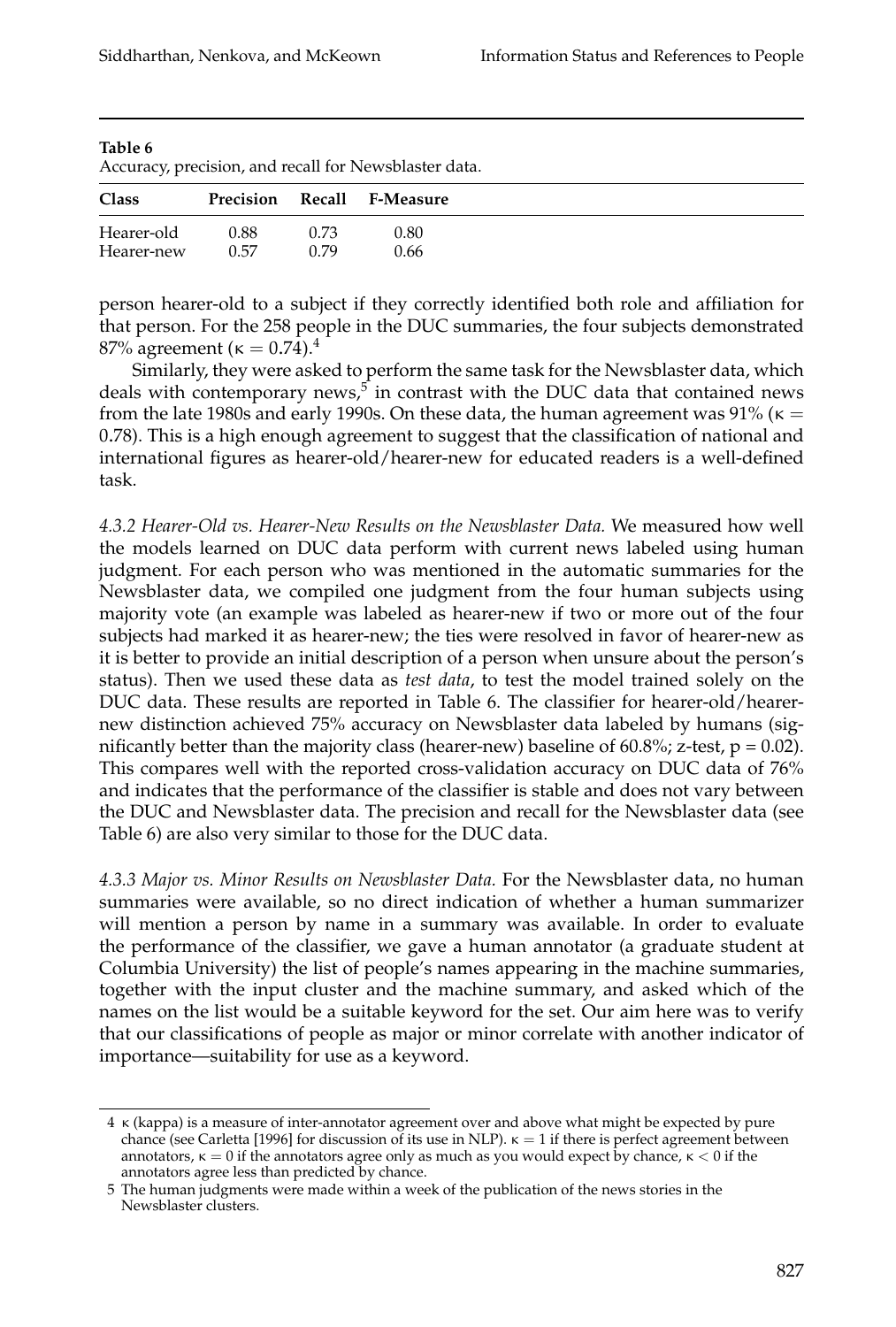Out of the 107 names on the list, the annotator chose 42 as suitable for descriptive keyword for the set. The major/minor classifier was run on these 107 examples; only 40 were predicted to be major characters. Of the 67 test cases that were predicted by the classifier to be minor characters, 12 (18%) were marked by the annotator as acceptable keywords. In comparison, of the 40 characters that were predicted to be major characters by the classifier, 30 (75%) were marked as possible keywords. If the keyword selections of the annotator are taken as ground truth, the automatic predictions have precision and recall of 0.75 and 0.71, respectively, for the *major class*.

# **5. Using Automatically Inferred Distinctions for Generation Decisions**

Having trained models to predict whether a person is a major or a minor character, and whether the person is likely to be hearer-old or hearer-new to the intended audience, we can now make informed decisions on how to generate initial references to people in summaries. In this section, we demonstrate the predictive power of the distinctions we have acquired, by showing how we can determine when to include the name attribute (Section 5.1); post-modification such as apposition or relative clauses (Section 5.2); and pre-modification using specific semantic attributes such as affiliation, role, and temporal modifiers (Section 5.3). Then, in Section 6, we present and evaluate our full algorithm for generating referring expressions to people in multi-document summaries.

# **5.1 Decision 1: Including the Name Attribute**

According to our theory, only major characters should be named in a summary. In addition to using up words, naming minor characters can mark them as being important and distract the reader from the main story by introducing Gricean implicatures (Grice 1975).

In our data, there were 258 people mentioned by name in at least one human summary. In addition to these, there were 103 people who were mentioned in at least one human summary using only a common noun reference (these were identified by hand, as common noun co-reference cannot be performed reliably enough by automatic means). This means that 29% of people mentioned in human summaries are not actually named. Examples of such references include *an off duty black policeman*, *a Nigerian born Roman catholic priest*, and *Kuwait's US ambassador*.

Our WEKA machine learner for the major/minor distinction achieved a testing accuracy of 74% on these 103 examples. In other words, we can reproduce human judgment on which people to refer to by name in three quarters of cases. This is a very encouraging result given the novelty of the task.

As mentioned before, different human summarizers can sometimes make different decisions on the form of reference to use. Out of the 103 examples of people with an unnamed reference in at least one human summary, there were 63 people who were not mentioned by name in any summary. WEKA correctly labeled 58 (92%) as minor characters. Out of the 40 cases where some summarizers used named reference and others used common noun reference, 22 of these 40 (55%) were labeled as minor characters. As before, we observe that when human summarizers generate references of the same form (reflecting consensus on conveying the perceived importance of the character), the machine predictions are very accurate.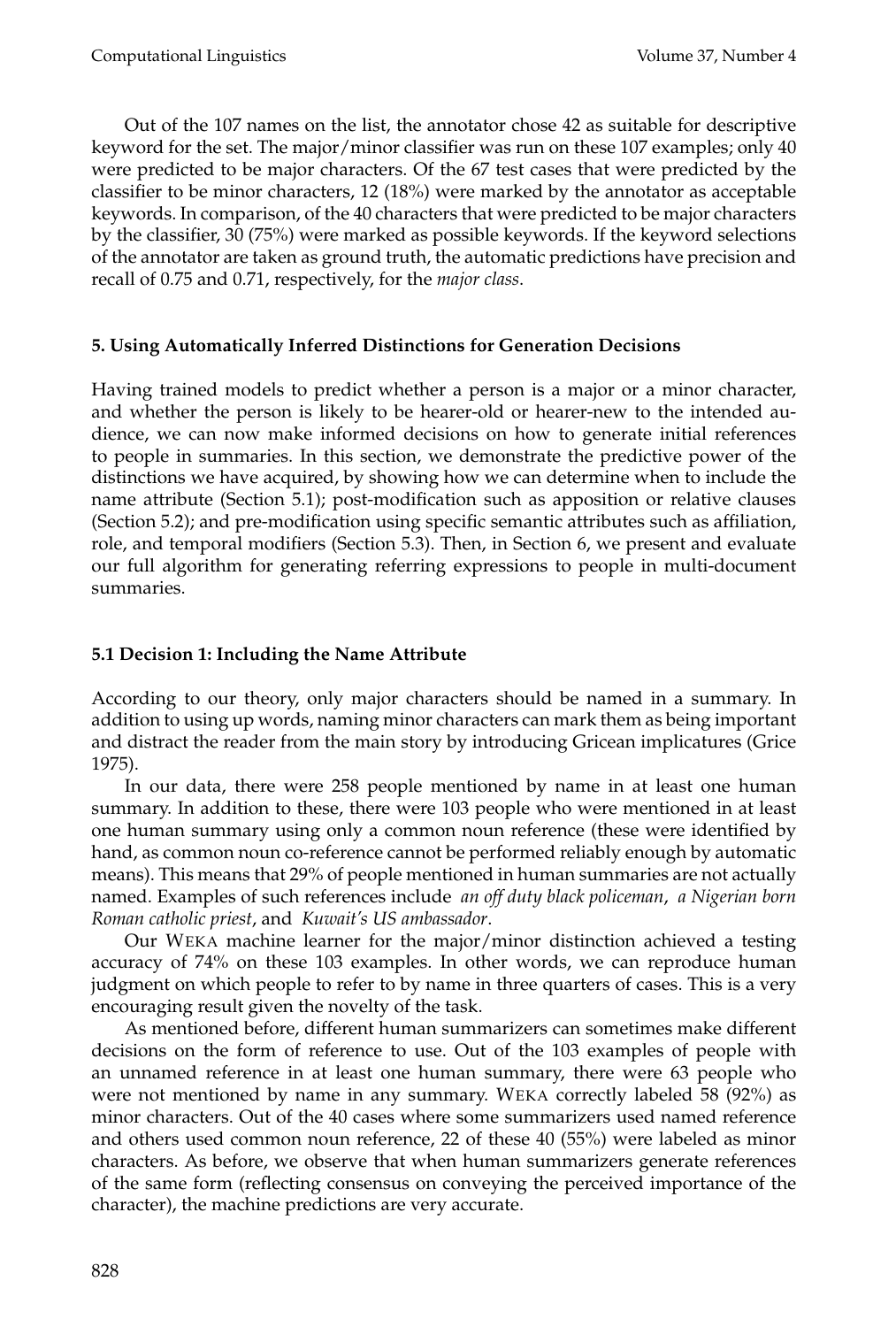#### **5.2 Decision 2: Elaborating Using Post-Modification**

One aspect of reference generation that is informed by the hearer-old/hearer-new status is the use of apposition or relative clauses for elaboration. It has been observed (Siddharthan, Nenkova, and McKeown 2004) that, on average, these constructs occur 2.3 times *less* frequently in human summaries than in machine summaries. Postmodification tends to be more lengthy than pre-modification, and by predicting when this is not required, we can achieve large reductions in length.

To determine when an appositive or relative clause can be used to modify a reference, we considered the 151 examples out of 258 where there was at least one relative clause or apposition describing the person in the input. We labeled an example as positive if *at least* one human summary contained an apposition or relative clause for that person and negative otherwise. There were 66 positive and 85 negative examples. This data is informative because although for the majority of examples (56%) all the human summarizers agreed not to use post-modification, there were very few examples (under 5%) where all the humans agreed to post-modify. This reflects the high cost in word count for using these forms of modification. Intuitively, it would appear that for around half the cases (56%), it should be obvious that no post-modification is required, but for the other half, opinions can vary.

We report that *none* of the hearer-old persons (as classified by the SMO algorithm) were post-modified. Our predictions cleanly partition the examples into those where post-modification is not required, and those where it might be. Because we could not think of any simple rule that handled the remaining examples, we added the testing predictions of hearer-old/hearer-new and major/minor as features to the list in Table 2 and tried to learn this task using the tree-based learner J48. We report a testing accuracy of 71.5%, which is significantly higher than both the 56% for the majority class baseline (z-test;  $p < 0.01$ ) and 62.5% for a baseline using the original feature set without the two information status features (z-test;  $p < 0.05$ ).

There were only three useful features—the predicted hearer-new/hearer-old status, the number of high frequency pre-modifiers for that person in the input (feature 18 in Table 2), and the average number of post-modified initial references in the input documents (feature 12).

## **5.3 Decision 3: Including Pre-Modifying Attributes**

As mentioned in Section 4.1.1, our analysis of pre-modification in initial references to people in DUC human summaries showed that 71% of pre-modifying words were either title or role words or temporal role modifying adjectives. Affiliations constituted 22% of pre-modifying words and all other pre-modifying words, such as *moderate* or *loyal* constituted only 7%. We therefore only consider the inclusion of roles, temporal modifiers, and affiliations in this section.

*5.3.1 Including Role and Temporal Modification Attributes.* The DUC human summarizers tended to follow journalistic conventions regarding the inclusion of a title or role in initial references to people. Indeed a simple rule—to always include the role/title in initial references—reproduced the choices made by the human summarizers in 79% of cases. A manual analysis of cases where human summarizers omitted title/role words revealed some insights. There were a small number of historical figures (e.g., *Galileo* and *Napoleon*) and people from the entertainment industry (e.g., *Robert Redford* and *Yoko Ono*) who were always referred to only by name. Otherwise, the main factor appears to be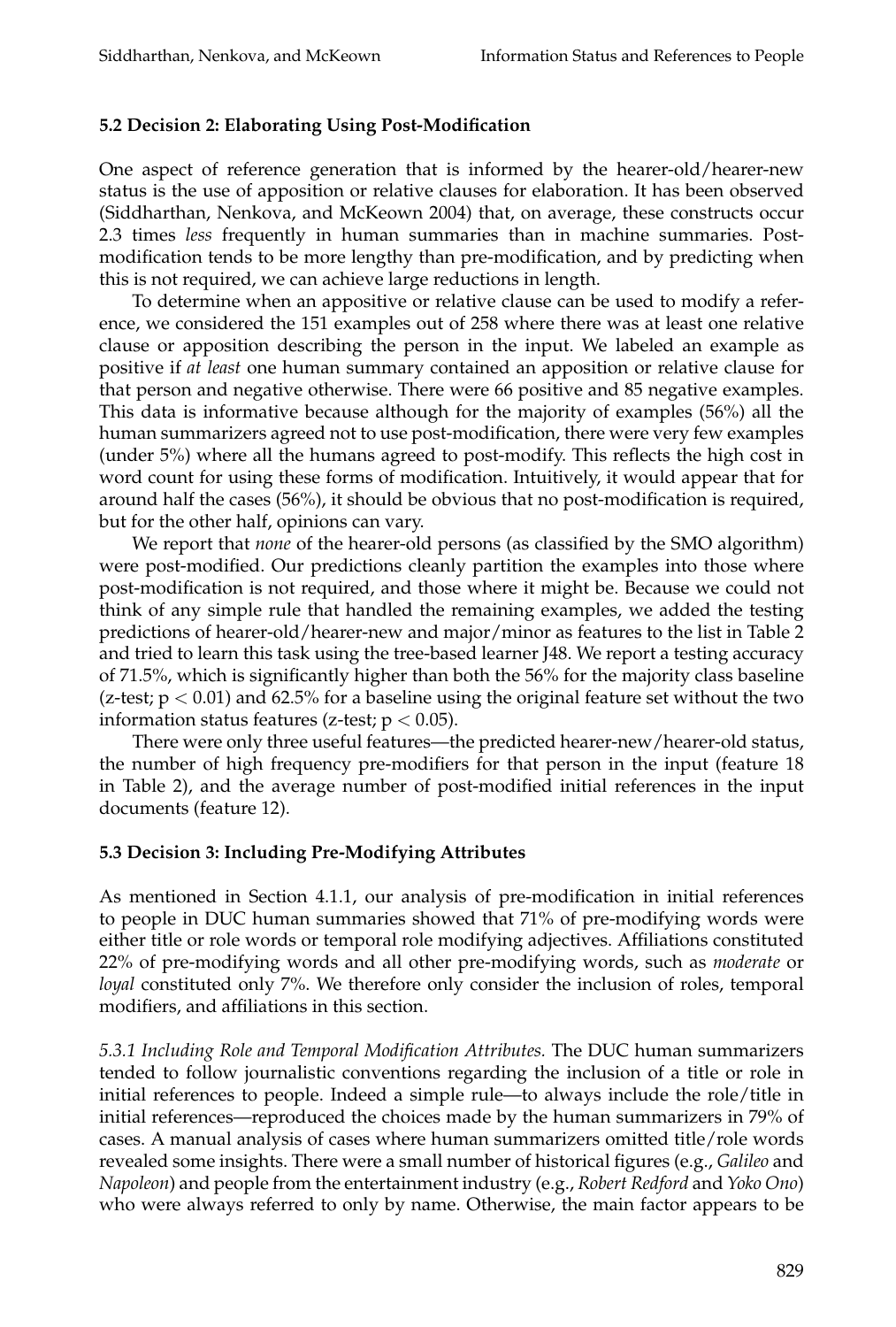*notoriety*. People who were almost never referred to with a title or role include *Moammar Gadhafi, Osama bin Laden, Fidel Castro, Yasser Arafat*, and *Boris Yeltsin*. Others who were referred to both with and without a title/role by different human summarizers include *George Bush, Bill Clinton, Margaret Thatcher, Michael Gorbachev*, and *Slobodan Milosevic*. As we have no insights as to how to model notoriety, we did not try to improve on this "always include" baseline, but we can nonetheless suggest that for greater compression, the role or title can be omitted for hearer-old persons; for example, generating *Margaret Thatcher* instead of *Former Prime Minister Margaret Thatcher*.

*5.3.2 Including Affiliation Attributes.* We now describe a procedure that uses hearer and discourse information to decide when to provide an affiliation in the initial reference to a person. This issue is ubiquitous in summarizing news; for example, the reference generator might need to decide between *White House Press Secretary James Brady* and *Press Secretary James Brady*, between *Soviet President Gorbachev* and *President Gorbachev*, or between *Indiana Senator Dan Quayle* and *Senator Dan Quayle*.

1. IF:

(a) the person is classified as hearer-old OR

(b) the person's organization (country/ state/ affiliation) has been already mentioned AND is the most salient organization in the discourse at the point where the reference needs to be generated

THEN the affiliation of a person can be omitted in the discourse-new reference.

**Algorithm 2:** Omitting the affiliation in a discourse-new reference.

Based on our intuitions about discourse salience and information status, we initially postulated the decision procedure in Algorithm 2. We described how we make the hearer-new/hearer-old judgment in Section 4.2. We used a salience-list (S-List) (Strube 1998) to determine the salience of organizations. This is a shallow attentional-state model and works as follows:

- 1. Within a sentence, entities are added to the salience-list from left to right.
- 2. Within the discourse, sentences are considered from right to left.

In other words, entities in more recent sentences are more salient than those in previous ones, and within a sentence, earlier references are more salient than later ones.

**Results***.* To make the evaluation meaningful, we only considered examples where there was an affiliation mentioned for the person in the input documents, ruling out the trivial cases where there was no choice to be made (i.e., an affiliation could never be included). There were 272 initial references to 182 persons in the human summaries that met this criterion (note that there were multiple human summaries for each document set).

We used 139 of these 272 examples (from DUC '01, '02, and '03) as training data to check and possibly refine our rule. For each of these 139 initial references to people, we:

1. Obtained from the source news reports the test-set prediction from WEKA on whether that person was hearer-new or hearer-old.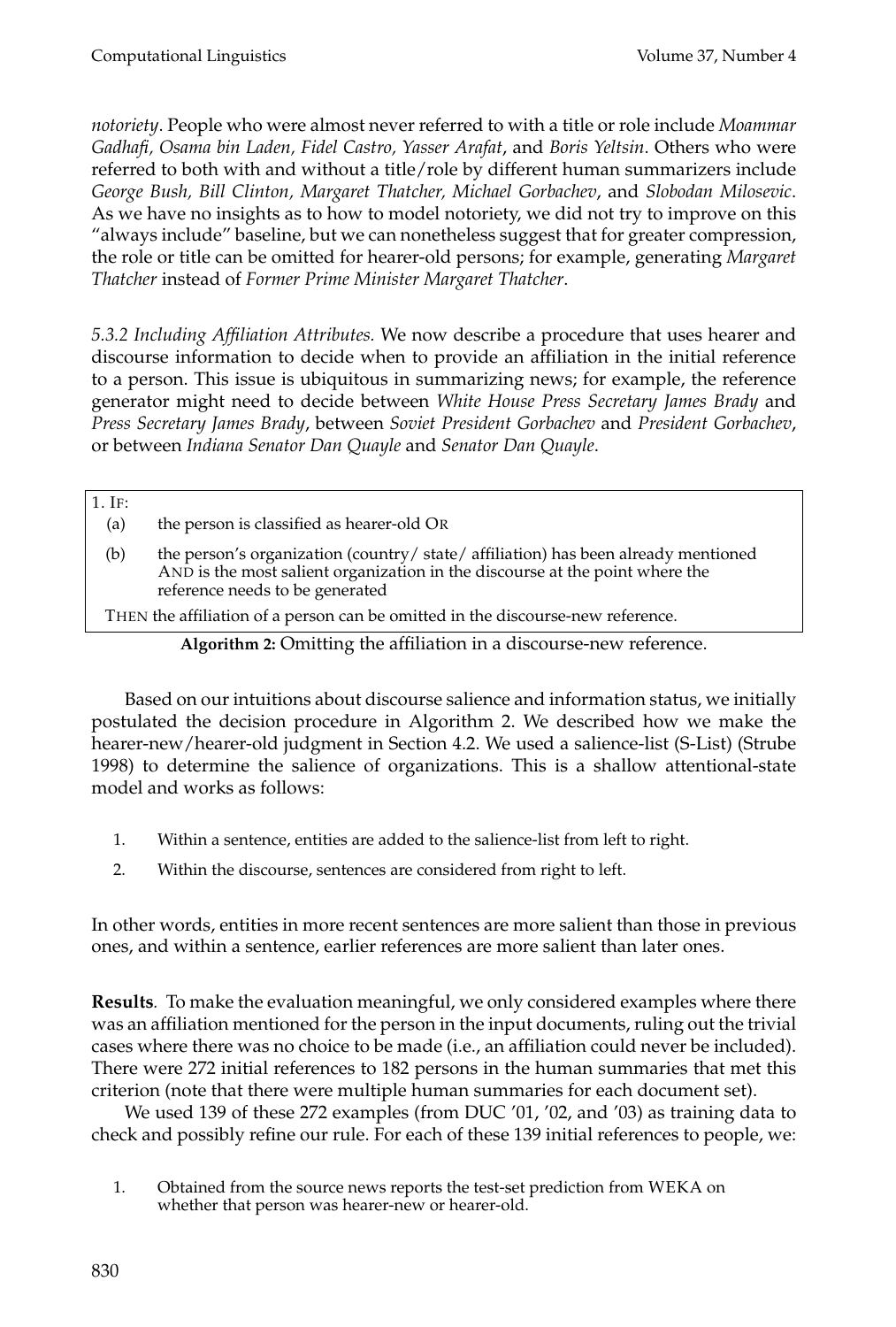- 2. Formed the S-List for affiliations in that human summary at the point of reference.<sup>6</sup>
- 3. Used the decision procedure in Algorithm 2 to decide whether or not to include the affiliation in the reference.

The evaluation consisted of matching our predictions with the observed references in the human summaries. Our decision procedure made the correct decision in 71% of the instances and successfully modeled variations in the initial references used by different human summarizers for the same document set:

- 1. **Brazilian President Fernando Henrique Cardoso** was re-elected in the... [*hearer-new* and Brazil not in context]
- 2. Brazil's economic woes dominated the political scene as **President Cardoso**... [hearer-new and Brazil most salient country in context]

It also modeled variation in initial references to the same person across summaries of different document sets:

- 1. It appeared that **Iraq's President Saddam Hussein** was determined to solve his country's financial problems and territorial ambitions... [hearer-new for this document set and Iraq not in context]
- 2. ...A United States aircraft battle group moved into the Arabian Sea. **Saddam Hussein** warned the Iraqi populace that United States might attack... [*hearer-old* for this document set]

An error analysis showed that in most of these instances the rule predicted no affiliation in instances where the human summarizer had included it. In many cases, the person was first mentioned in a context where a different organization/state or country was more salient than their own. When we modified condition (1) of our decision rule (Algorithm 2) to obtain Algorithm 3, the accuracy increased to 78%. The improved performance of our second decision procedure suggests that affiliation is sometimes included in references to even hearer-old persons in order to aid the hearer in immediately recollecting the referent. Both algorithms make errors on such cases, however, and there appears to be some variability in how human summarizers make their decisions in these contexts.

- 1. IF:
	- (a) the person is hearer-old, *and no country/state/org is more salient than their own* OR
	- (b) the person's organization (country/ state/ affiliation) has been already mentioned AND is the most salient organization in the discourse at the point where the reference needs to be generated

THEN the affiliation of a person can be omitted in the discourse-new reference.

**Algorithm 3:** Omitting the affiliation in a discourse-new reference (version 2).

Having convinced ourselves of the validity of these rules, we applied them to the 133 examples in the unseen test data. The results are shown in Table 7. A total of 85%

<sup>6</sup> http://www.cia.gov/cia/publications/factbook provides a list of countries and states, abbreviations and adjectival forms; and the named entity recognition tool IDENTIFINDER marks up organizations. The output was manually cleaned to remove errors in named entity detection.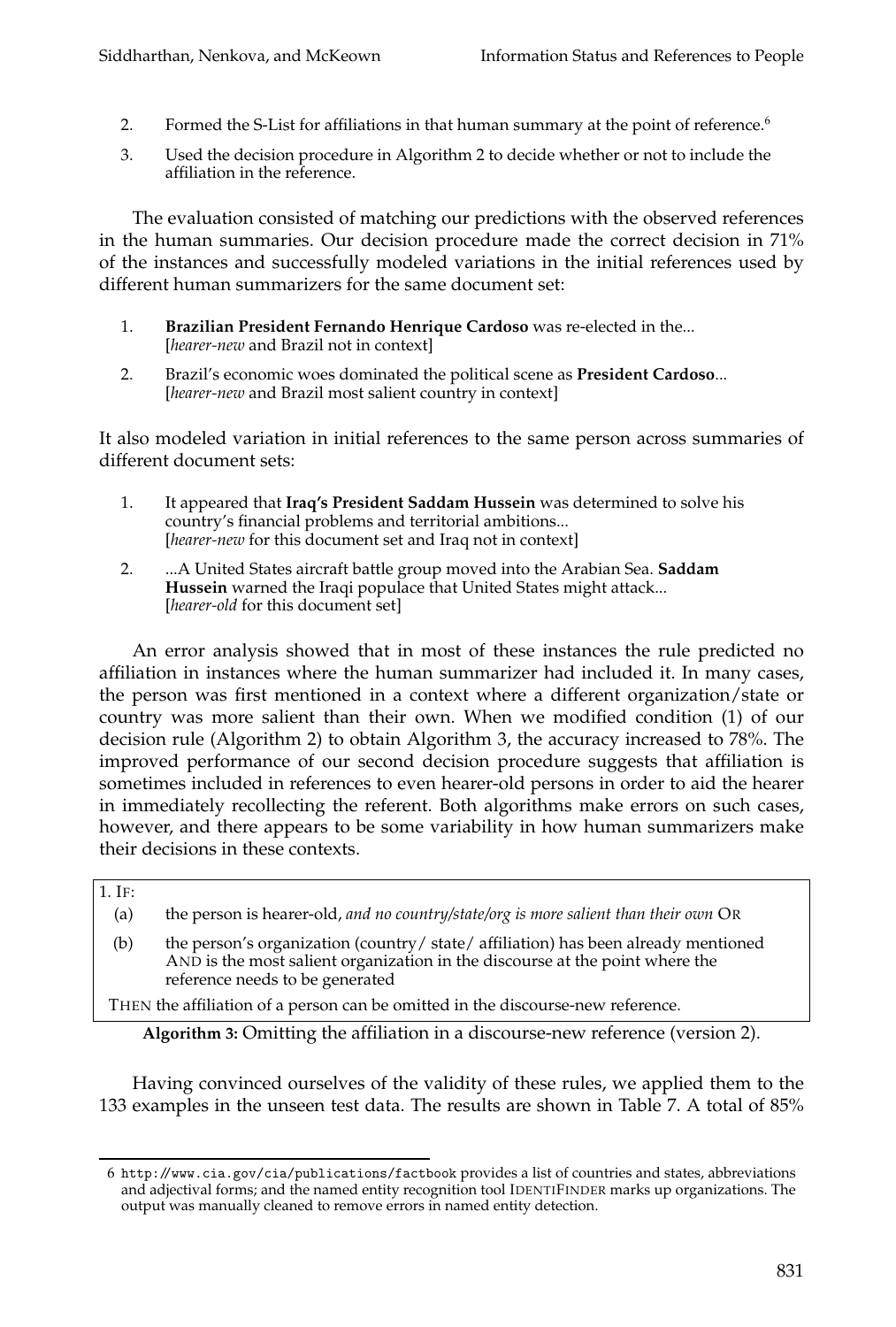Test set results for the decision procedure to include affiliation in initial references. Both rules are significantly better than all the baselines (z-test;  $p < 0.05$ ).

| <b>Algorithm</b>                          | Accuracy |
|-------------------------------------------|----------|
| Never-Include Baseline                    | 0.56     |
| Information-Status Baseline               | 0.58     |
| Salience Baseline                         | 0.65     |
| Salience+Information Status (Algorithm 2) | 0.79     |
| Salience+Information Status (Algorithm 3) | 0.75     |

of the observed human references were modeled correctly by either Algorithm 2 or Algorithm 3, demonstrating that the hearer-old/hearer-new distinction is relevant to reference generation. The remaining errors were largely due to misclassifications of people as hearer-new by SMO, thus leading our rule to include affiliation when not required. We compared the rules' prediction accuracy to that of three baselines (see Table 7):

- 1. **Never-Include**: This is the majority class baseline that says that affiliation is always omitted.
- 2. **Information-Status**: Always include if hearer-new, never include if hearer-old (using testing predictions from automatic classification of information status).
- 3. **Salience**: Include affiliation unless that affiliation is already the most salient at the point of reference.

Algorithm 2 performs significantly better than all baselines (z-test;  $p < 0.01$ ), whereas Algorithm 3 performs significantly better than the first two baselines (z-test;  $p < 0.01$ ) and for the third (z-test;  $p < 0.05$ ).

# **6. An Algorithm for Generating References to People in Summaries**

Having shown that important information status distinctions can be acquired automatically (Section 4) and that these distinctions predict aspects of the content and form of references (Section 5), we now update Algorithm 1 from Section 3 to obtain Algorithm 4, our full algorithm for generating references to people in summaries that takes into account the discourse-new vs. discourse-old, hearer-new vs. hearer-old, and major vs. minor distinctions. Table 8 summarizes the accuracy of this algorithm in predicting human generation decisions, as reported in Sections 3 and 5. Next, we report an evaluation of the extent to which reformulating references to people impacts on the quality of news summaries.

# **6.1 Evaluation of Summaries Rewritten According to Algorithm 4**

We evaluated our algorithm using 14 news clusters from the Google News world news section.<sup>7</sup> We selected these clusters in the order they were presented on the Google News site; we excluded three clusters that we deemed too similar to already selected

<sup>7</sup> http://news.google.com/news/section?&topic=w.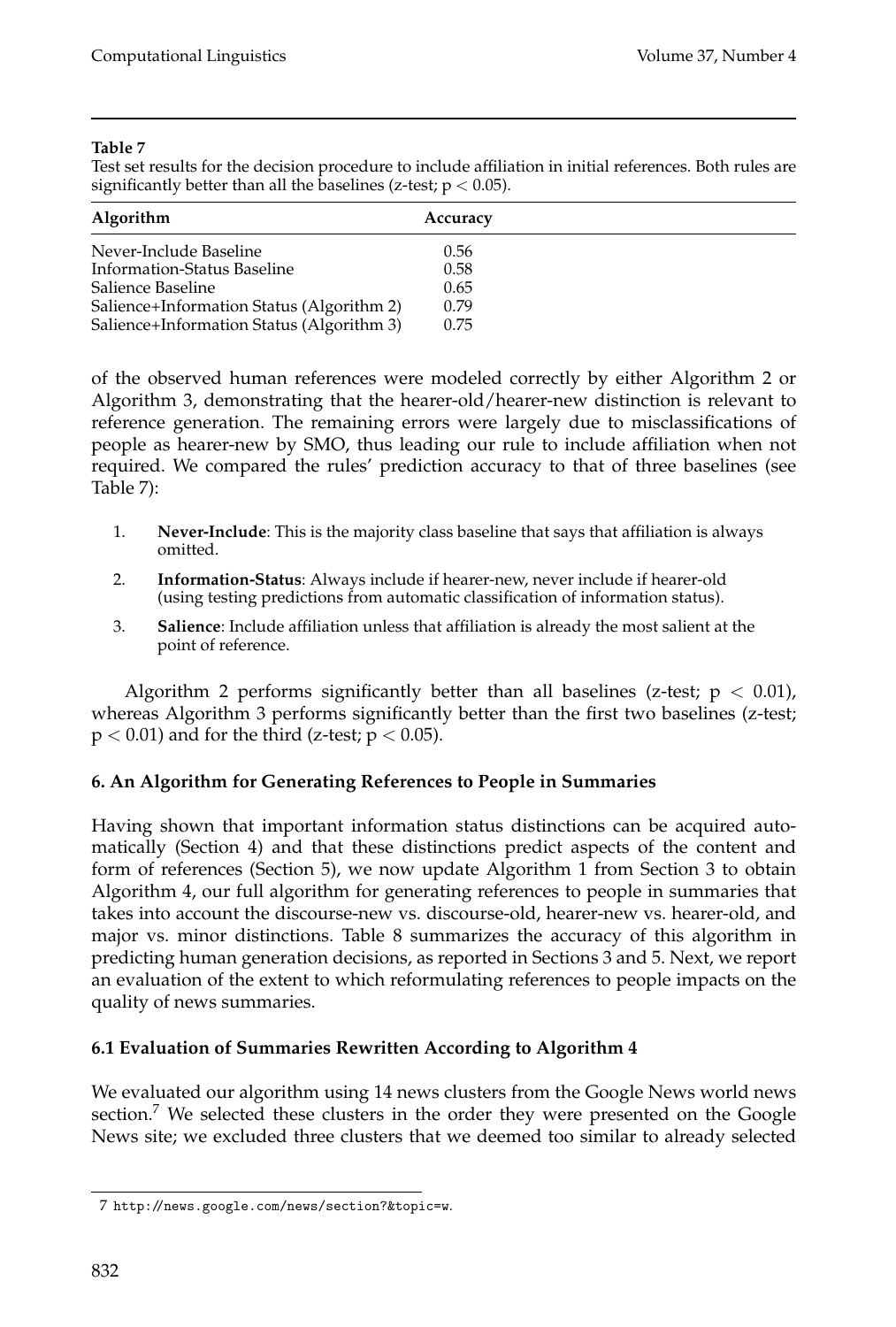|      | Rewrite rules for discourse-new references:                                                    |
|------|------------------------------------------------------------------------------------------------|
| 1.   | IF the person's name is the head of the noun phrase THEN:                                      |
| (a)  | IF Minor Character THEN:                                                                       |
| i.   | EXCLUDE name from reference and only INCLUDE role, temporal                                    |
|      | modification, and affiliation                                                                  |
| (b)  | ELSE IF Major Character AND Hearer-old THEN:                                                   |
| i.   | <b>INCLUDE</b> name                                                                            |
| ii.  | INCLUDE role and any temporal modifier, to follow journalistic                                 |
|      | conventions                                                                                    |
| iii. | EXCLUDE other modifiers including affiliation                                                  |
| iv.  | EXCLUDE any post-modification such as apposition or relative<br>clauses                        |
| (c)  | ELSE IF Major Character AND Hearer-new THEN:                                                   |
| i.   | <b>INCLUDE</b> name                                                                            |
| ii.  | INCLUDE role and any temporal modifier, to follow journalistic                                 |
| iii. | conventions<br>IF the person's affiliation has already been mentioned AND is the               |
|      | most salient organization in the discourse at the point where the                              |
|      | reference needs to be generated THEN EXCLUDE affiliation ELSE                                  |
|      | <b>INCLUDE Affiliation</b>                                                                     |
| iv.  | Use machine learner described in Section 5.2 to decide whether to                              |
|      | include post-modification                                                                      |
| 2.   |                                                                                                |
|      | ELSE IF The name is not the head of the noun phrase it appears in, THEN it is not<br>rewritten |
|      |                                                                                                |
|      | Rewrite rules for discourse-old references:                                                    |
| 1.   | Use surname only, EXCLUDE all pre-modifiers and post-modifiers                                 |
|      | Algorithm 4: Generating references to people in news summaries.                                |

clusters, however. We used the first 10 articles in each cluster to create our 14 document sets. We then used the freely available extractive summarizer MEAD (Radev et al. 2004) to generate 200 word summaries for each document set. These extractive summaries were automatically rewritten according to Algorithm 4, as described subsequently. Our evaluation compares the extractive and rewritten summaries.

## **Table 8**

Summary of the accuracy of Algorithm 4 for specific regeneration decisions.

| <b>Generation Decision</b>   | <b>Section</b>           | <b>Prediction Accuracy</b>                                              |
|------------------------------|--------------------------|-------------------------------------------------------------------------|
|                              | Discourse-new references |                                                                         |
| Include Name                 | Section 5.1              | .74 (rising to .92 when there is unanimity<br>among human summarizers)  |
| Include Role & temporal mods | Section 5.3.1            | .79                                                                     |
| Include Affiliation          | Section 5.3.2            | .75 to .79 (depending on rule)                                          |
| Include Post-Modification    | Section 5.2              | .72 (rising to 1.00 when there is unanimity<br>among human summarizers) |
|                              | Discourse-old references |                                                                         |
| Include Only Surname         | Section 3                | .70                                                                     |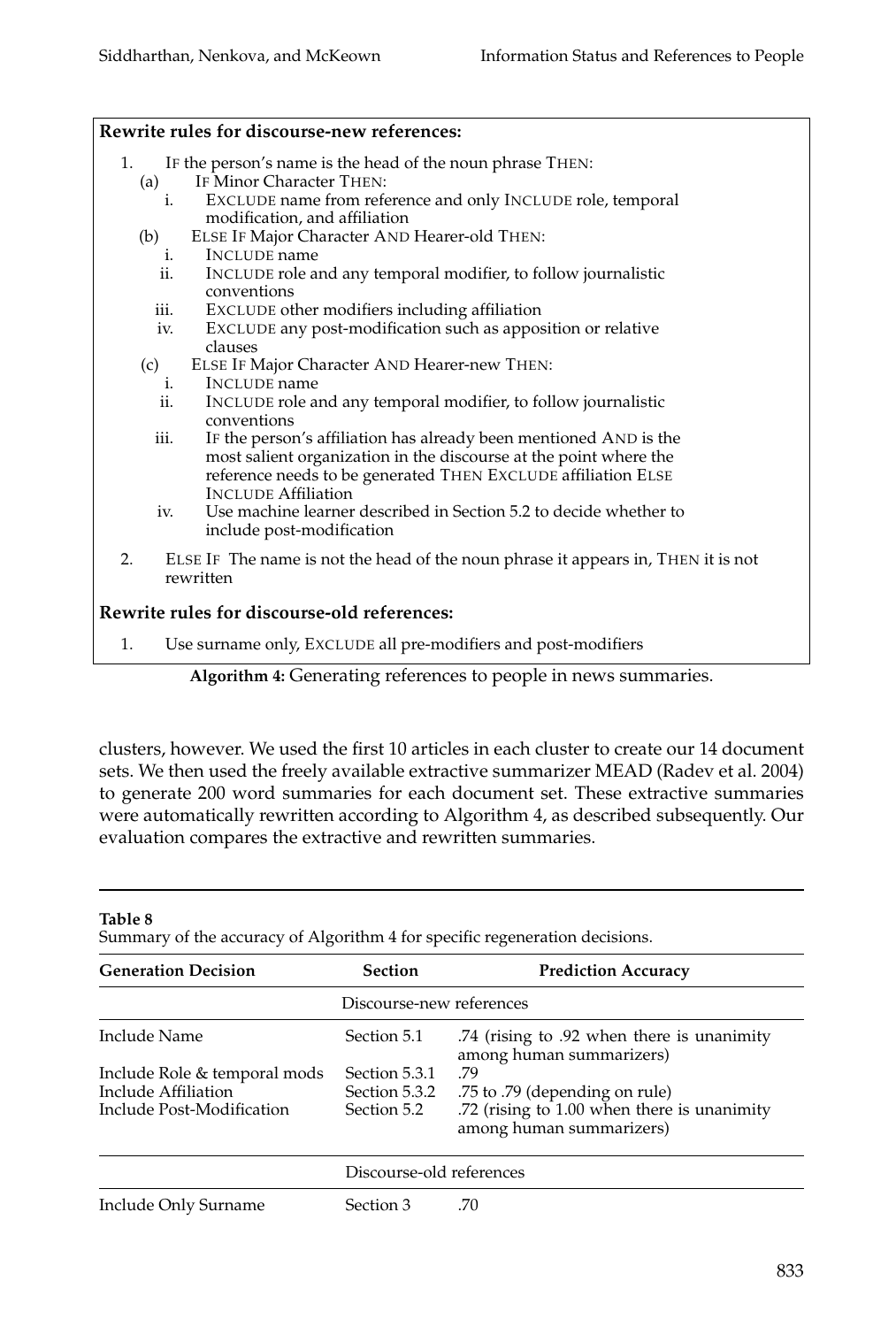**Implementation of Algorithm 4***.* Our reference rewrite module operates on parse trees obtained using the Stanford Parser (Klein and Manning 2003). For each person automatically identified using the techniques described in Section 4.1.1, we matched every mention of their surname in the parse trees of MEAD summary sentences. We then replaced the enclosing NP (includes all pre- and post-modifying constituents) with a new NP generated using Algorithm 4. The regenerated summary was produced automatically, without any manual correction of parses, semantic analyses, or information status classifications. We now enumerate implementation details not covered in Section 4.1.1:

- 1. Although our algorithm determines when to include role and affiliation attributes, it doesn't inform us as to which ones to include; for instance, a politician might have a constituency, party, or nationality affiliation. Our implementation selects the most frequently mentioned role (e.g., *prime minister*) in references to that person in the document set, and then selects the affiliation associated with that role (e.g., *British*).
- 2. Another situation that arises is when our algorithm prescribes the inclusion of affiliation (or role), but our semantic tagger does not find any affiliation (or role) for that person. In these cases, we check whether there exists any relative clause or apposition, as post-modification is often used to introduce people without using role or affiliation attributes. If no post-modification is available, we include the longest initial reference to the person from the input documents.
- 3. Different conventions exist regarding which name of a person to use for reference. For instance, in China it is traditional to use the first name (e.g., Chinese Vice Premier Li Keqiang is commonly referred to in news articles as *Li*). We do not claim to model such naming conventions; rather we use the co-reference chains in our analysis to pick the most frequent name used in co-reference (see [CO] tags in Figure 3).

In total, there were 61 references to people modified in the 14 summaries. Of those, 34 involved shortening subsequent references. For initial references, there were 6 instances of removing affiliations, 4 of adding affiliations, and 10 of adding roles. There were also 6 instances of post-modifications added to initial references and 1 removed.

**Experimental design***.* The evaluation was carried out over the Internet using an interface that, on each slide, showed the two summaries (before and after reference rewriting) side by side with the left one labeled A and the right one B. Underneath the summaries, there were three multiple choice questions and one free text question. A screen-shot is shown in Figure 4. The order of presentation of summaries was controlled for (i.e., for each summary pair, equal numbers of participants saw the regenerated summary on the left and on the right, and for each participant, summary order on each slide was pseudo-randomized). In order to prevent evaluator fatigue, we split our 14 summary pairs into two sets of 7 pairs, with each participant evaluating only one set. Participants were provided with the following instructions:

To help our research into summarizing news stories, please compare the following pairs of summaries, 7 in total. On each slide, the two summaries are quite similar, but we would like you to tell us which you prefer, and which is more informative and coherent. In addition, we would appreciate any subjective assessment of the summaries, particularly with regard to the amount of information provided about participants in the news story.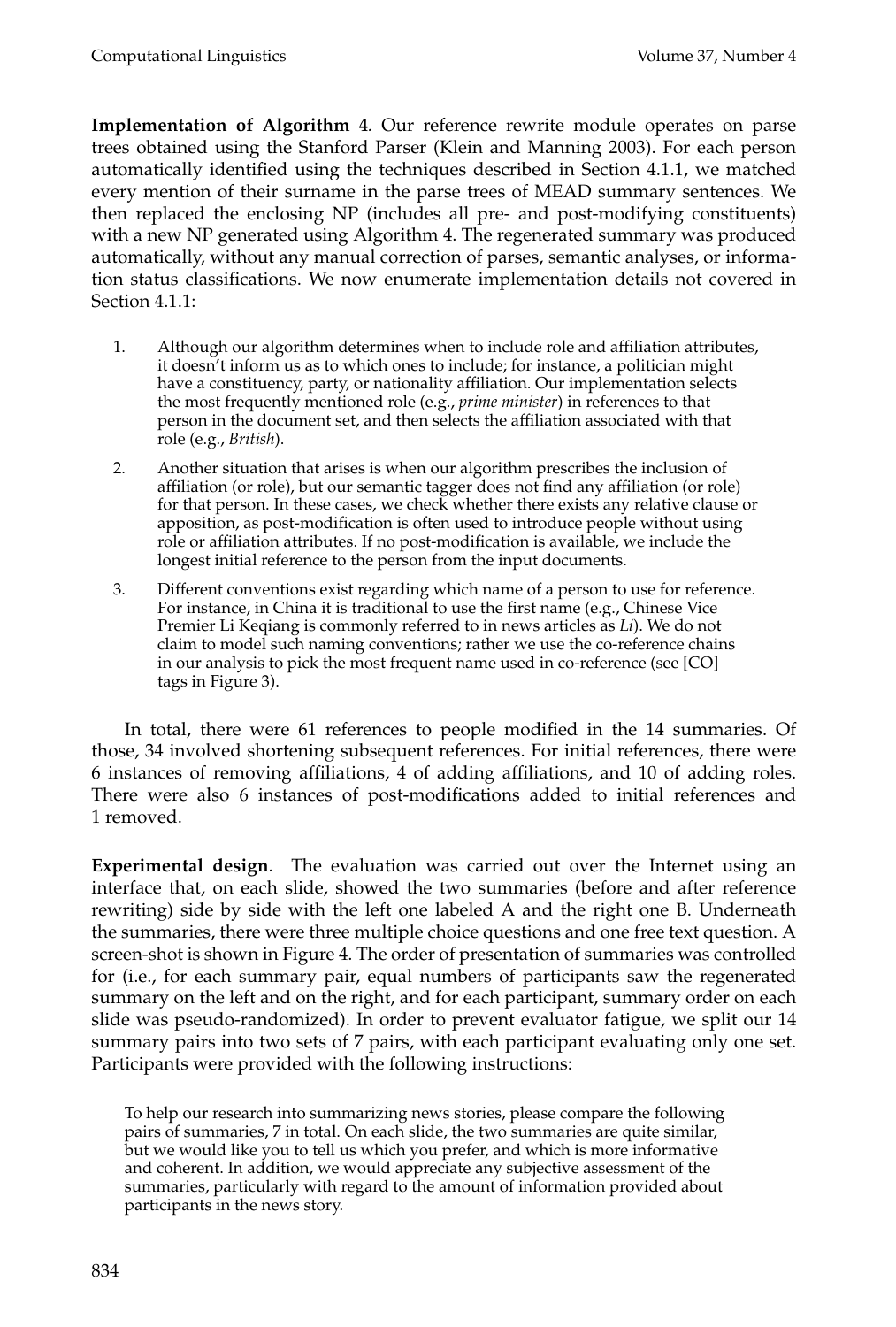[Siddharthan, Nenkova, and McKeown Information Status and References to People](http://www.mitpressjournals.org/action/showImage?doi=10.1162/COLI_a_00077&iName=master.img-003.jpg&w=383&h=416)

| SUMMARY A |  |
|-----------|--|
|           |  |

#### **SUMMARY B**

| David Cameron paid a flying visit to Oldham East<br>and Saddleworth today to dispel suspicions that<br>the Tories are pulling punches in the byelection<br>campaign to help their Lib Dem coalition partners<br>defeat Labor next Thursday or at least to spare<br>them a damaging defeat. David Cameron<br>recorded what may be a first when he campaigned<br>in a by-election hoping privately that a candidate<br>from another party wins. The prime minister<br>believes that victory for the Liberal Democrats in<br>the Oldham East and Saddleworth contest next<br>week would give a much-needed morale boost to<br>Nick Clegg's party and reinforce the coalition after<br>a wobbly few weeks. Prime minister David<br>Cameron and Nick Clegg, Lib Dem leader, have<br>been campaigning in Oldham ahead of the<br>crucial by-election in the Oldham East and<br>Saddleworth constituency on January 13. The<br>former cabinet minister sought to derail David<br>Cameron's tacit deal to help the Lib Dems win the<br>seat from Labor, warning that a victory for Nick<br>Clegg's party would push the coalition further to<br>the left. Senior Liberal Democrat Danny Alexander<br>refused to be drawn on whether the by-election<br>would be a referendum on the coalition.<br>Please answer the following questions: |  |   | Prime Minister David Cameron paid a flying visit to<br>Oldham East and Saddleworth today to dispel<br>suspicions that the Tories are pulling punches in<br>the byelection campaign to help their Lib Dem<br>coalition partners defeat Labor next Thursday or at<br>least to spare them a damaging defeat. Cameron<br>recorded what may be a first when he campaigned<br>in a by-election hoping privately that a candidate<br>from another party wins. The prime minister<br>believes that victory for the Liberal Democrats in<br>the Oldham East and Saddleworth contest next<br>week would give a much-needed morale boost to<br>Deputy Prime Minister Nick Clegg's party and<br>reinforce the coalition after a wobbly few weeks.<br>Cameron and Clegg have been campaigning in<br>Oldham ahead of the crucial by-election in the<br>Oldham East and Saddleworth constituency on<br>January 13. The former cabinet minister sought to<br>derail Cameron's tacit deal to help the Lib Dems<br>win the seat from Labor, warning that a victory for<br>Clegg's party would push the coalition further to<br>the left. Senior Liberal Democrat Douglas<br>Alexander refused to be drawn on whether the<br>by-election would be a referendum on the<br>coalition. |  |
|---------------------------------------------------------------------------------------------------------------------------------------------------------------------------------------------------------------------------------------------------------------------------------------------------------------------------------------------------------------------------------------------------------------------------------------------------------------------------------------------------------------------------------------------------------------------------------------------------------------------------------------------------------------------------------------------------------------------------------------------------------------------------------------------------------------------------------------------------------------------------------------------------------------------------------------------------------------------------------------------------------------------------------------------------------------------------------------------------------------------------------------------------------------------------------------------------------------------------------------------------------------------------------------------------------------------------------|--|---|------------------------------------------------------------------------------------------------------------------------------------------------------------------------------------------------------------------------------------------------------------------------------------------------------------------------------------------------------------------------------------------------------------------------------------------------------------------------------------------------------------------------------------------------------------------------------------------------------------------------------------------------------------------------------------------------------------------------------------------------------------------------------------------------------------------------------------------------------------------------------------------------------------------------------------------------------------------------------------------------------------------------------------------------------------------------------------------------------------------------------------------------------------------------------------------------------------------------------------------------------------------|--|
|                                                                                                                                                                                                                                                                                                                                                                                                                                                                                                                                                                                                                                                                                                                                                                                                                                                                                                                                                                                                                                                                                                                                                                                                                                                                                                                                 |  |   |                                                                                                                                                                                                                                                                                                                                                                                                                                                                                                                                                                                                                                                                                                                                                                                                                                                                                                                                                                                                                                                                                                                                                                                                                                                                  |  |
| Which summary is more informative?                                                                                                                                                                                                                                                                                                                                                                                                                                                                                                                                                                                                                                                                                                                                                                                                                                                                                                                                                                                                                                                                                                                                                                                                                                                                                              |  |   | Both the same                                                                                                                                                                                                                                                                                                                                                                                                                                                                                                                                                                                                                                                                                                                                                                                                                                                                                                                                                                                                                                                                                                                                                                                                                                                    |  |
| Which summary is more coherent?                                                                                                                                                                                                                                                                                                                                                                                                                                                                                                                                                                                                                                                                                                                                                                                                                                                                                                                                                                                                                                                                                                                                                                                                                                                                                                 |  |   | Both the same                                                                                                                                                                                                                                                                                                                                                                                                                                                                                                                                                                                                                                                                                                                                                                                                                                                                                                                                                                                                                                                                                                                                                                                                                                                    |  |
| Which do you prefer overall?                                                                                                                                                                                                                                                                                                                                                                                                                                                                                                                                                                                                                                                                                                                                                                                                                                                                                                                                                                                                                                                                                                                                                                                                                                                                                                    |  | B | Both the same                                                                                                                                                                                                                                                                                                                                                                                                                                                                                                                                                                                                                                                                                                                                                                                                                                                                                                                                                                                                                                                                                                                                                                                                                                                    |  |

If you preferred A or B, can you briefly explain why?

# **Figure 4**

Screen shot of evaluation interface.

**Results***.* Twenty participants (undergraduate and postgraduate students and research fellows at Columbia University, the University of Pennsylvania, and the University of Aberdeen) completed the evaluation. The results are summarized in Table 9. Our evaluation shows that reference rewriting makes sentences more coherent (significant at  $p < 0.01$ , z-test, sample size = 140), and that this is preferred by participants (significant at  $p < 0.01$ , z-test, sample size = 140). The loss of informativeness (significant at  $p <$  $0.01$ , z-test, sample size = 140) through our rewrites is not unexpected; in general we are removing information from references, and we only rarely add information to a summary. This is evident from the summary lengths; the rewritten summary is shorter for 11 out of 14 document sets and the average word lengths of the extractive and rewritten summaries are 189 and 178, respectively. Indeed, we found a strong correlation between

Submit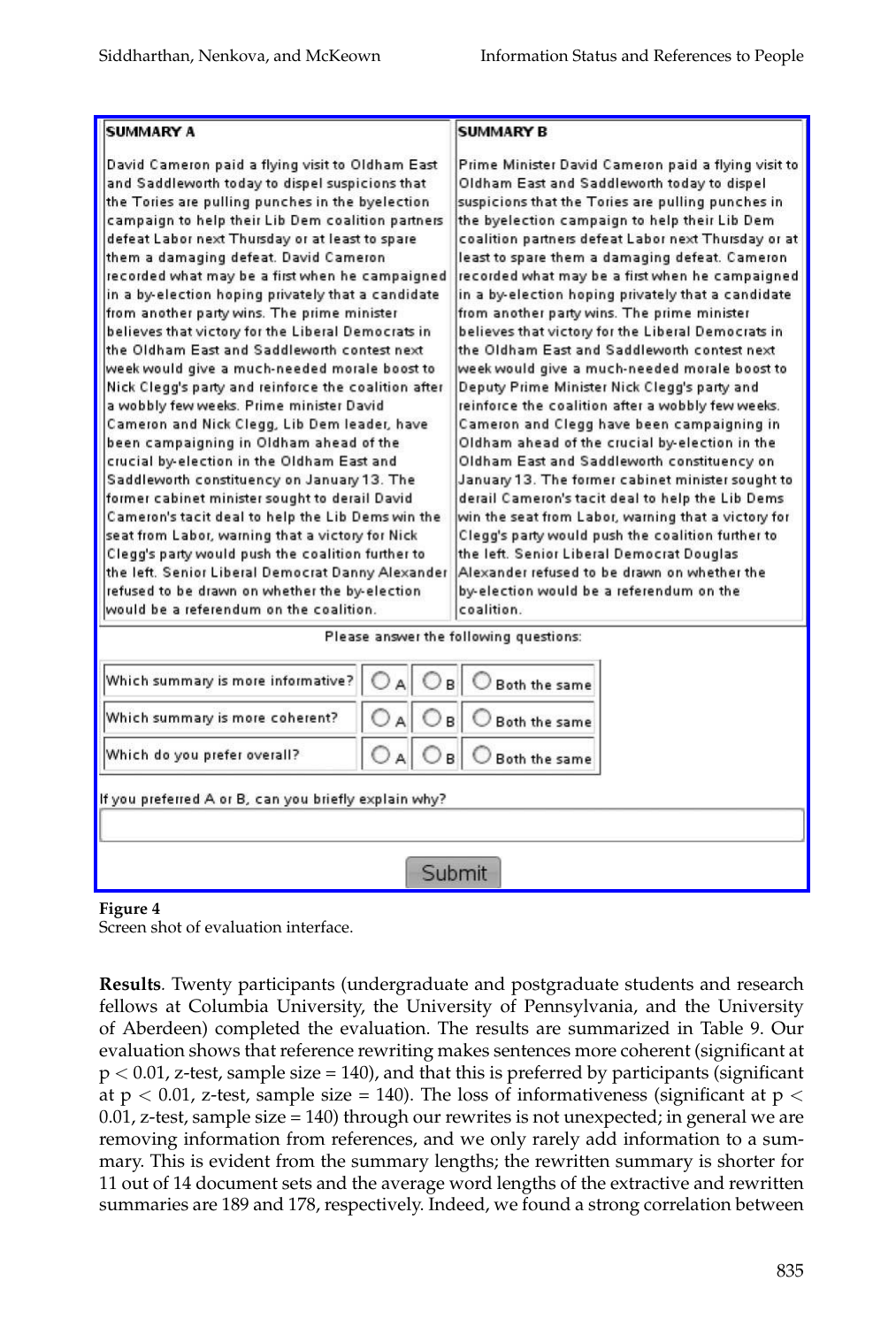Results for the evaluation for rewritten summaries.

(a) Number of times any participant selected one summary type over the other (140 comparisons):

|               | More informative More coherent More preferred |    |    |
|---------------|-----------------------------------------------|----|----|
| Extractive    | 46                                            |    | 37 |
| Rewritten     | 23                                            | 79 | 69 |
| No difference |                                               | 39 | 34 |

(b) Number of document sets for which participants selected one summary type more often than the other (14 document sets):

|            | More informative More coherent More preferred |  |
|------------|-----------------------------------------------|--|
| Extractive |                                               |  |
| Rewritten  |                                               |  |
| Equal      |                                               |  |

differences in informativeness and differences in summary lengths (Spearman's rho = .79; significant at  $p < 0.001$ ). We did not find any similar correlation between differences in summary lengths and either coherence (Spearman's rho = .05,  $p = 0.86$ ) or overall preference (Spearman's rho = .25,  $p = 0.39$ ).

We also performed repeated measures ANOVAs on coherence, informativeness, and overall preference, with summary-type (Extractive or Rewritten) as a withinparticipant variable. For this purpose, we converted our categorical user responses ("A", "B", or "Both the same") into numerical ratings for each summary-type condition as follows. We first mapped the choice of "A" or "B" to the summary-type and then:

- - If the user selected Extractive, we used a rating of 1 for Extractive and −1 for Rewritten.
- - If the user selected Rewritten, we used a rating of 1 for Rewritten and −1 for Extractive.
- - If the user selected "Both the same", we used a rating of 0 for both conditions.

Then, treating participants (F1) and news clusters (items; F2) as random factors, we found a main effect of summary-type on Coherence  $(F1(1, 19) = 34.20, p < 0.001;$  $F2(1, 13) = 3.91$ ,  $p = 0.001$ ). This analysis confirms that the improvement in coherence is significant even when the variation between participants and items (news clusters) is taken into account. We found a smaller by-participant effect of summary-type on Informativeness, and no by-item effect  $(F1(1, 19) = 6.12, p = 0.023; F2(1, 13) = 2.24, p =$ 0.157). For overall preference, we found a main by-participant effect and a smaller byitem effect of summary-type  $(F1(1, 19) = 10.49, p = 0.004; F2(1, 13) = 3.23, p = 0.09)$ .

# **6.2 Discussion of Limitations and Scope of Algorithm 4**

The evaluation described in the previous section provides us with some feedback about the limitations of our approach, regarding the factors we consider in our algorithm as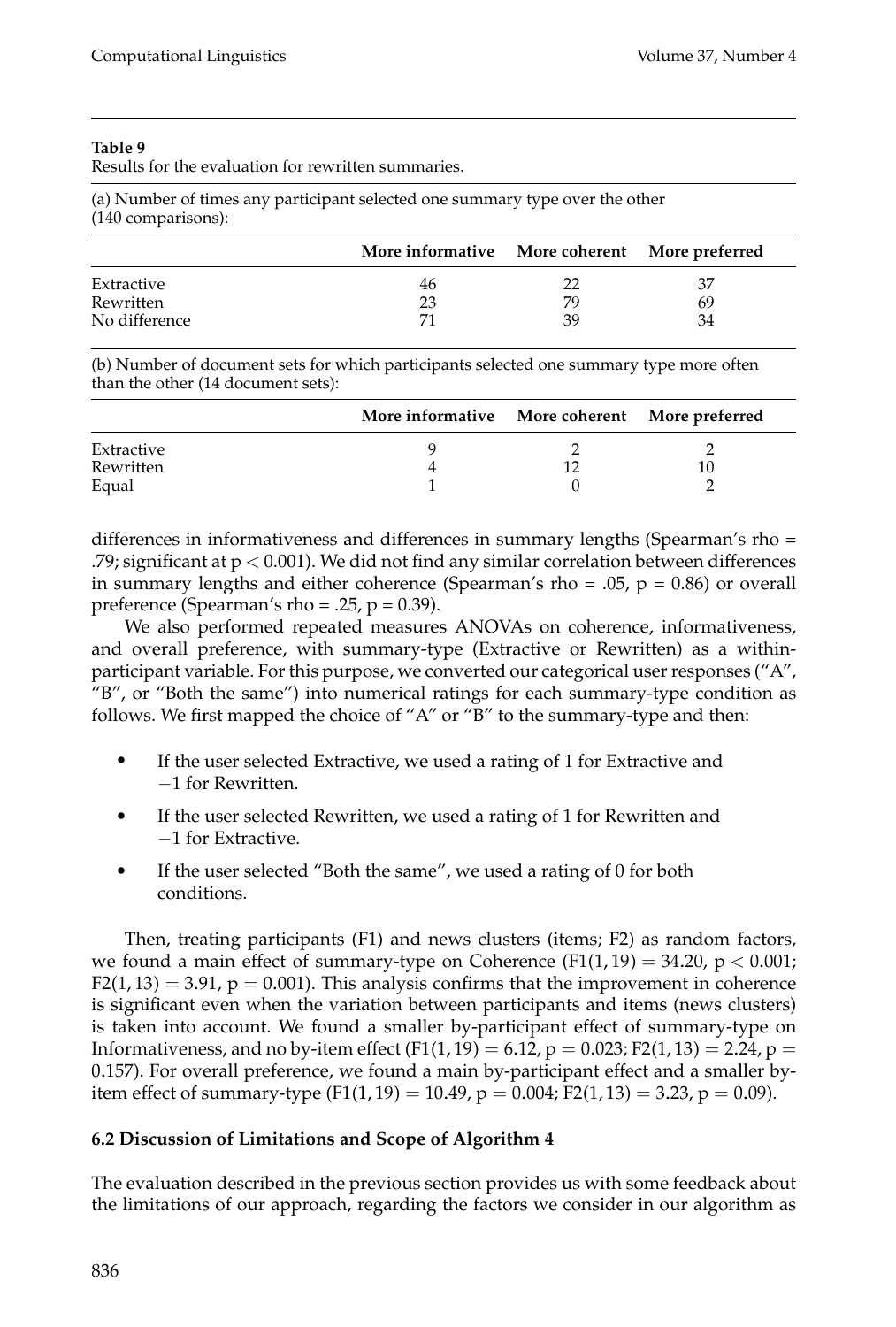well as the automatic analysis we require to fully implement it. We had requested participants to explain their decisions, and this free text feedback proved very informative. We summarize what we learned:

- - Sentence length is an important factor. Introducing post-modification into a sentence that was already long, or removing it from a sentence that was already short, resulted in a dispreference for the rewritten summary. Note that sentence length is not a feature we had given any consideration to in our algorithm.
- - The lack of common noun co-reference in our automatic analysis cost us. In one summary, there were common noun references to *the widely recognized winner of Ivory Coast's election* and *the internationally recognized winner of Ivory Coast's presidential election*. Because our analysis was unable to co-refer these to the named reference *Alassane Ouattara*, the reference rewrite module actually introduced more redundancy into the summary.
- $\bullet$  Our strategy of selecting the most frequent role from the input was not optimal. In more than one instance, this strategy selected the role *leader*, although the original summary had a more informative role such as *prime minister*. This was commented on and penalized by multiple participants for informativeness and often for overall preference as well. Indeed, we found our participants to be very sensitive to the choice of role modifier, consistently penalizing summaries that omit the more specific role (there were 17 comments to this effect, in contrast there were only 3 comments complaining about lack of affiliation).
- - Mistakes introduced during automated analysis cost us. When *the Obama administration slapped wide-ranging sanctions* got rewritten as *Obama slapped wide-ranging sanctions* due to incorrect NP matching, the latter was deemed biased and misleading. There was one particular mistake in role identification that got penalized by all participants when the algorithm generated *spin doctor David Cameron*. The phrase in the input document that got misanalyzed was *Andy Coulson, David Cameron's spin doctor*.
- - Participants often disagree. Two different participants provided the following comments: *...repetition of ref expressions clarify some ambiguities* and *...introduced differently in each sentence, and that made it harder to see that it was the same person*.

In addition to these limitations that are mostly concerned with implementation issues, we need to reiterate that our claims are genre-specific. We have studied the nature of references to people in the newswire and news summary genres. This is in contrast to many other studies on reference that make use of experimental data from human reference tasks (e.g., Gatt, Belz, and Kow 2008), corpus data from dialog (e.g., Gupta and Stent 2005), or encyclopedic texts (e.g., Belz, Kow, and Viethen 2009). There are big differences in how people are referred to in different genres, arising from both linguistic conventions and the nature of the information in the genre. For instance, encyclopedic or biographical texts about a person contain long co-reference chains, and information about the person is provided throughout the article. Thus, subsequent references in such genres are not straightforward, and research arising from the GREC challenges has thus justifiably focused on modeling subsequent references.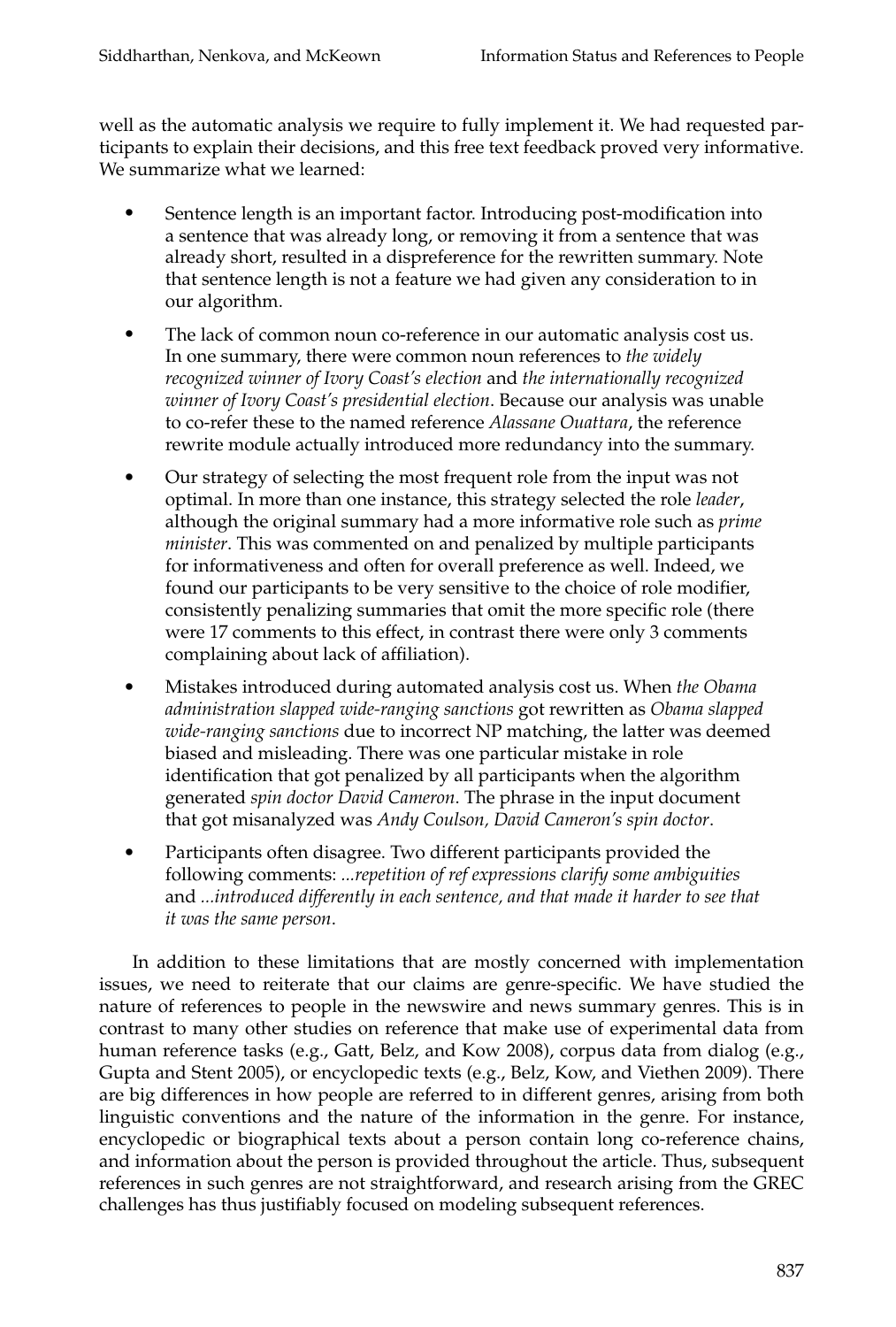The nature of references to people in the news genre is quite different. As news articles tend to be about events rather than people, there tends to be less information provided about the people involved in the story, and these descriptions are almost always provided in the first reference to the person (see Study 1, Section 3). Thus in the news genre, unlike encyclopedic texts, the task of content selection for subsequent references to people is rather uninteresting. This is even more so for the news summary genre, where co-reference chains are typically short, resulting in few subsequent references to anybody. We find that for the news summary genre, the form and content of initial reference is critical, and our studies have thus focused on this. Specifically, due to the nature of our genre, we do not attempt to model anaphoric phenomena such as pronouns and common noun co-reference. The studies reported in this article should thus be seen as complementary to efforts such as GREC, and we believe that such studies of reference in different genres are important to get a better understanding of the phenomenon.

# **7. Conclusions**

Our research both provides a characterization of references to people in the news genre through empirical analysis and uses that characterization to develop a model for generating references to people in news summaries that is based on automatically inferred information status distinctions. Because summarization takes its content from input full text articles, one contribution of our work is the development of a statistical model for inferring such distinctions from news reports, without requiring manual annotation. We have shown how this model can then be used to generate appropriate references, including semantic content selection (inclusion of name, role, and affiliation attributes) and realization choices (use of pre- or post-modification).

References to people have very different properties from other kinds of referring expressions (e.g., common noun references to objects). Research on the generation of referring expressions from semantic representations is based on the notion of selecting attributes that distinguish the object from others; in contrast, discourse-new references to people often contain attributes in addition to the name, and yet the name alone would be a distinguishing attribute. In this article, we have conducted corpus-based studies to provide answers to how and when attributes are used in references to people in the news genre. Our study characterizes the differences in discourse-new and discourseold references, identifies the attributes typically used in discourse-new references to people, and provides evidence that information status distinctions (global salience and familiarity) can determine when people are named in summaries and when additional attributes such as role and affiliation are needed.

These information status distinctions are important when generating summaries of news, as they help determine both what to say and how to say it. However, using these distinctions for summarization requires inferring information from unrestricted news. We have shown that the hearer-old/hearer-new and major/minor distinctions can be inferred reliably using features derived from the lexical and syntactic forms and frequencies of references in the news reports. These acquired distinctions are useful for determining which characters to name in summaries, which characters to further describe or elaborate on, and the forms that any descriptions should take.

Finally, we have reported an evaluation of the effect of reference rewriting on extractive summaries, demonstrating that our rewrites improve coherence and are generally preferred by readers.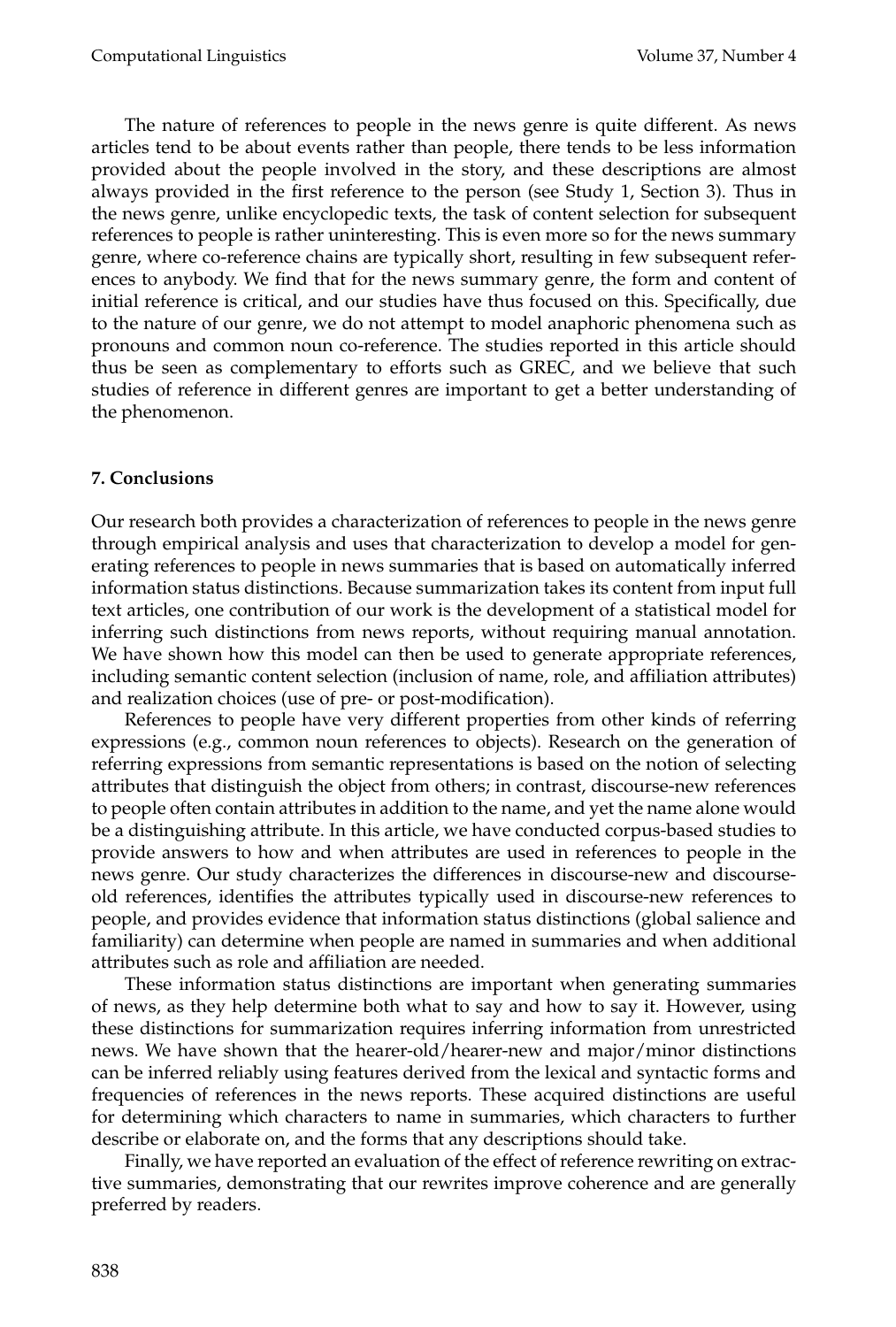#### **References**

- Areces, Carlos, Alexander Koller, and Kristina Striegnitz. 2008. Referring expressions as formulas of description logic. In *Proceedings of the Fifth International Natural Language Generation Conference*, pages 42–49, Salt Fork, OH.
- Barzilay, Regina. 2003. *Information Fusion for Multidocument Summarization: Paraphrasing and Generation*. Ph.D. thesis, Columbia University, New York.
- Barzilay, Regina and Kathleen McKeown. 2005. Sentence fusion for multidocument news summarization. *Computational Linguistics*, 31(3):297–328.
- Belz, Anja, Eric Kow, and Jette Viethen. 2009. The GREC named entity generation challenge 2009: overview and evaluation results. In *Proceedings of the 2009 Workshop on Language Generation and Summarisation*, pages 88–98, Suntec, Singapore.
- Belz, Anja and Sebastian Varges. 2007. Generation of repeated references to discourse entities. In *Proceedings of the 11th European Workshop on Natural Language Generation (ENLG'07)*,

pages 9–16, Schloss Dagstuhl, Germany.

- Bikel, Daniel, Richard Schwartz, and Ralph Weischedel. 1999. An algorithm that learns what's in a name. *Machine Learning*, 34:211–231.
- Calhoun, Sasha. 2007. Predicting focus through prominence structure. In *Proceedings of Interspeech'07*, pages 622–625, Antwerp, Belgium.
- Carletta, Jean. 1996. Assessing agreement on classification tasks: The kappa statistic. *Computational Linguistics*, 22(2):249–254.
- Charniak, Eugene. 2000. A maximumentropy-inspired parser. In *Proceedings of the 1st Annual Conference of North American Chapter of the Association for Computational Linguistics*, pages 132–139, Seattle, WA.
- Dale, Robert. 1992. *Generating Referring Expressions: Constructing Descriptions in a Domain of Objects and Processes*. MIT Press, Cambridge, MA.
- Dale, Robert and Ehud Reiter. 1995. Computational interpretations of the gricean maxims in the generation of referring expressions. *Cognitive Science*, 19(2):233–263.
- Dale, Robert and Jette Viethen. 2009. Referring expression generation through attribute-based heuristics. In *Proceedings of the 12th European Workshop on Natural Language Generation*, pages 58–65, Athens, Greece.
- Daumé III, Hal, Arda Echihabi, Daniel Marcu, Dragos Munteanu, and Radu Soricut. 2002. GLEANS: A generator of logical extracts and abstracts for nice summaries. In *Proceedings of the Second Document Understanding Conference (DUC 2002)*, pages 9–14, Philadelphia, PA.
- Daumé III, Hal and Daniel Marcu. 2002. A noisy-channel model for document compression. In *Proceedings of the 40th Annual Meeting of the Association for Computational Linguistics (ACL – 2002)*, pages 449–456, Philadelphia, PA.
- Denis, Alexandre. 2010. Generating referring expressions with reference domain theory. In *Proceedings of the 6th International Natural Language Generation Conference-INLG*, pages 27–36, Dublin, Ireland.
- Fellbaum, Christine. 1998. WordNet. An electronic lexical database. Cambridge, MA: MIT Press.
- Filippova, Katja and Michael Strube. 2008. Sentence fusion via dependency graph compression. In *Proceedings of the Conference on Empirical Methods in Natural Language Processing*, pages 177–185.
- Galley, Michel and Kathleen McKeown. 2007. Lexicalized Markov grammars for sentence compression. In *Proceedings of Human Language Technologies: The Annual Conference of the North American Chapter of the Association for Computational Linguistics (NAACL-HLT)*, pages 180–187.
- Gatt, Albert, Anja Belz, and Eric Kow. 2008. The TUNA challenge 2008: Overview and evaluation results. In *Proceedings of the Fifth International Natural Language Generation Conference*, pages 198–206.
- Gatt, Albert and Kees Van Deemter. 2007. Lexical choice and conceptual perspective in the generation of plural referring expressions. *Journal of Logic, Language and Information*, 16(4):423–443.
- Ge, Jiayin, Xuanjing Huang, and Lide Wu. 2003. Approaches to event-focused summarization based on named entities and query words. In *Document Understanding Conference (DUC'03)*.
- Gordon, Peter, Barbara Grosz, and Laura Gilliom. 1993. Pronouns, names, and the centering of attention in discourse. *Cognitive Science*, 17:311–347.
- Greenbacker, Charles F. and Kathleen F. McCoy. 2009. Feature selection for reference generation as informed by psycholinguistic research. In *Proceedings of the CogSci 2009 Workshop on the Production of Referring Expressions: Bridging the Gap*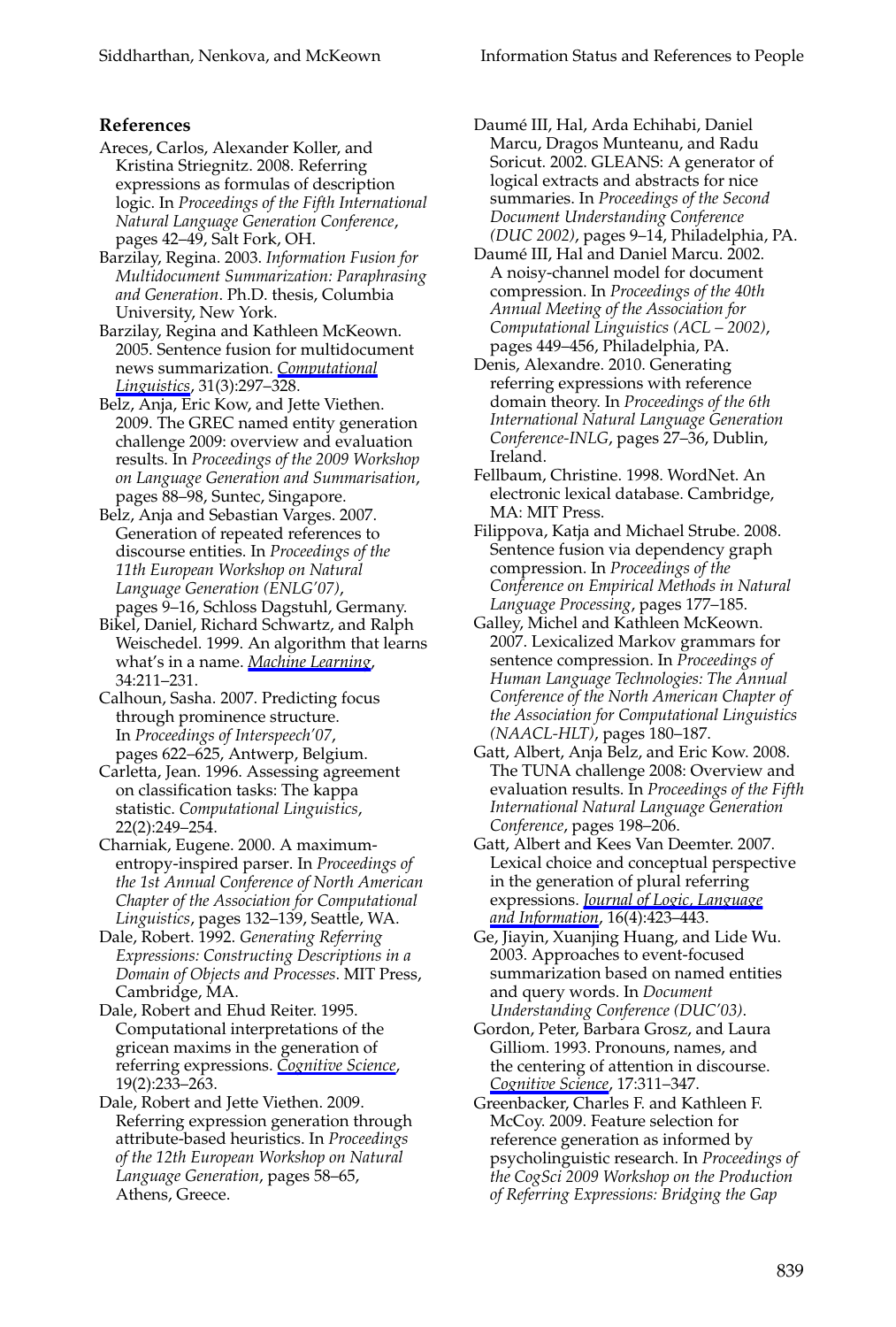#### Computational Linguistics Volume 37, Number 4

*between Computational and Empirical Approaches to Reference (PRE-CogSci 2009)*.

- Grice, Paul. 1975. Logic and conversation. In P. Cole and J. L. Morgan, editors, *Syntax and Semantics*, volume 3. Academic Press, New York, pages 43–58.
- Grosz, Barbara, Aravind Joshi, and Scott Weinstein. 1995. Centering: a framework for modelling the local coherence of discourse. *Computational Linguistics*, 21(2):203–226.
- Grosz, Barbara and Candice Sidner. 1986. Attention, intentions, and the structure of discourse. *Computational Linguistics*, 3(12):175–204.
- Grover, Claire, Colin Matheson, Andrei Mikheev, and Marc Moens. 2000. LT TTT: A flexible tokenization toolkit. In *Proceedings of the Second International Conference on Language Resources and Evaluation*, pages 1147–1154, Athens, Greece.
- Gundel, Jeanette, Nancy Hedberg, and Ron Zacharski. 1993. Cognitive status and the form of referring expressions in discourse. *Language*, 69:274–307.
- Gupta, Surabhi and Amanda J. Stent. 2005. Automatic evaluation of referring expression generation using corpora. In *Proceedings of the 1st Workshop on Using Corpora in NLG*, pages 1–6, Birmingham.
- Henschel, Renate, Hua Cheng, and Massimo Poesio. 2000. Pronominalization revisited. In *Proceedings of the 18th Conference on Computational Linguistics (COLING'2000)*, pages 306–312, Saarbrücken, Germany.
- Holmes, Geoffrey, Andrew Donkin, and Ian H. Witten. 1994. Weka: A machine learning workbench. In *Proceedings of the 2nd Australian and New Zealand Conference on Intelligent Information Systems*, pages 357–361, Brisbane, Australia.
- Horacek, Helmut. 2003. A best-first search algorithm for generating referring expression. In *Proceedings of the 11th Conference of the European Chapter of the Association for Computational Linguistics (EACL'03)*, pages 103–106, Budapest, Hungary.
- Jing, Hongyan and Kathleen McKeown. 2000. Cut and paste based text summarization. In *Proceedings of the 1st Conference of the North American Chapter of the Association for Computational Linguistics (NAACL'00)*, pages 178–185, Seattle, WA.
- Jordan, Pamela and Marilyn Walker. 2005. Learning content selection rules for generating object descriptions in dialogue. *Journal of Artificial Intelligence Research*, 24:157–194.
- Klein, Dan and Christopher D. Manning. 2003. Accurate unlexicalized parsing. In *Proceedings of the 41st Annual Meeting of the Association for Computational Linguistics*, pages 423–430, Sapporo, Japan.
- Knight, Kevin and Daniel Marcu. 2000. Statistics-based summarization—step one: Sentence compression. In *Proceedings of The American Association for Artificial Intelligence Conference (AAAI-2000)*, pages 703–710, Austin, TX.
- Krahmer, Emiel and Mariët Theune. 2002. Efficient context-sensitive generation of referring expressions. In Kees van Deemter and Rodger Kibble, editors, *Information Sharing: Givenness and Newness in Language Processing*. CSLI Publications, Stanford, CA, pages 223–264.
- Krahmer, Emiel, Sebastiaan van Erk, and André Verleg. 2003. Graph-based generation of referring expressions. *Computational Linguistics*, 29(1):53–72.
- Luhn, H. P. 1958. The automatic creation of literature abstracts. *IBM Journal of Research and Development*, 2(2):159–165.
- Mani, Inderjeet, Barbara Gates, and Eric Bloedorn. 1999. Improving summaries by revising them. In *Proceedings of the Annual Meeting of the Association for Computational Linguistics (ACL'99)*, pages 558–565, College Park, MD.
- McCoy, Kathleen and Michael Strube. 1999. Generating anaphoric expressions: Pronoun or definite description? In *Proceedings of ACL'99 Workshop on the Relationship Between Discourse/Dialogue Structure and Reference*, pages 63–72, College Park, MD.
- McKeown, Kathleen, Regina Barzilay, David Evans, Vasleios Hatzivassiloglou, Judith Klavans, Ani Nenkova, Carl Sable, Barry Schiffman, and Sergey Sigelman. 2002. Tracking and summarizing news on a daily basis with Columbia's Newsblaster. In *Proceedings of the 2nd Human Language Technologies Conference HLT-02*, pages 280–285, San Diego, CA.
- Nenkova, Ani. 2008. Entity-driven rewrite for multi-document summarization. In *Proceedings of the Third International Joint Conference on Natural Language Processing (IJCNLP08)*, pages 118–125, Hyderabad, India.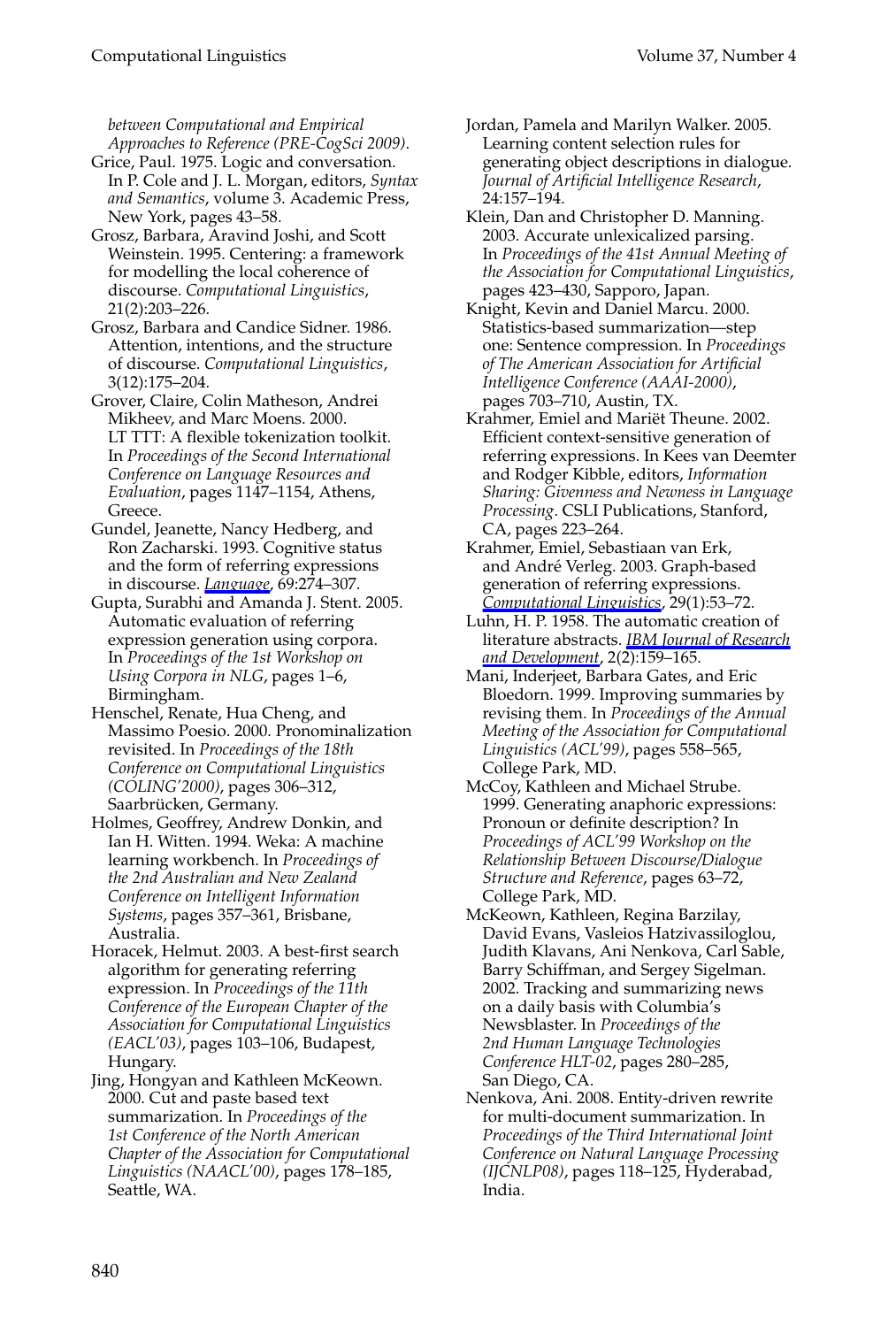- Nenkova, Ani and Dan Jurafsky. 2007. Automatic detection of contrastive elements in spontaneous speech. In *IEEE Workshop on Automatic Speech Recognition and Understanding (ASRU)*, pages 201–206, Kyoto, Japan.
- Nenkova, Ani and Kathleen McKeown. 2003. References to named entities: a corpus study. In *Proceedings of the 2003 Conference of the North American Chapter of the Association for Computational Linguistics on Human Language Technology: Companion Volume of the Proceedings of HLT-NAACL 2003–short papers-Volume 2*, pages 70–72, Edmonton, Canada.
- Nenkova, Ani, Advaith Siddharthan, and Kathleen McKeown. 2005. Automatically learning cognitive status for multi-document summarization of newswire. In *HLT '05: Proceedings of the conference on Human Language Technology and Empirical Methods in Natural Language Processing*, pages 241–248, Vancouver, British Columbia, Canada.
- Nissim, Malvina. 2006. Learning information status of discourse entities. In *Proceedings of the Conference on Emprical Methods in Natural Language Processing (EMNLP)*, pages 94–102, Sydney, Australia.
- Otterbacher, Jahna C., Dragomir R. Radev, and Airong Luo. 2002. Revisions that improve cohesion in multi-document summaries: a preliminary study. In *Proceedings of the ACL-02 Workshop on Automatic Summarization*, pages 27–36, Philadelphia, PA.
- Paice, Chris D. 1990. Constructing literature abstracts by computer: techniques and prospects. *Information Processing Management*, 26(1):171–186.
- Postolache, Oana, Ivana Kruijff-Korbayova, and Geert-Jan Kruijff. 2005. Data-driven approaches for information structure identification. In *Proceedings of HLT/EMNLP*, pages 9–16, Vancouver, Canada.
- Prince, Ellen. 1992. The ZPG letter: subject, definiteness, and information status. In S. Thompson and W. Mann, editors, *Discourse Description: Diverse Analyses of a Fund Raising Text*. John Benjamins, Amsterdam, The Netherlands, pages 295–325.
- Radev, Dragomir, Timothy Allison, Sasha Blair-Goldensohn, John Blitzer, Arda Çelebi, Stanko Dimitrov, Elliott Drabek, Ali Hakim, Wai Lam, Danyu Liu, Jahna Otterbacher, Hong Qi, Horacio Saggion, Simone Teufel, Michael Topper, Adam

Winkel, and Zhu Zhang. 2004. MEAD—A platform for multidocument multilingual text summarization. In *Proceedings of the 4th Conference on Language Resources and Evaluation (LREC'2004)*, pages 699–702, Lisbon, Portugal.

- Radev, Dragomir and Kathleen McKeown. 1997. Building a generation knowledge source using internet-accessible newswire. In *Proceedings of the Fifth Conference on Applied Natural Language Processing*, pages 221–228, Washington, DC.
- Radev, Dragomir and Kathleen McKeown. 1998. Generating natural language summaries from multiple on-line sources. *Computational Linguistics*, 24(3):469–500.
- Ren, Yuan, Kees van Deemter, and Jeff Pan. 2010. Charting the potential of description logic for the generation of referring expressions. In *Proceedings of the 6th International Natural Language Generation Conference (INLG)*, pages 115–124, Dublin, Ireland.
- Saggion, Horacio and Rob Gaizaukas. 2004. Multi-document summarization by cluster/profile relevance and redundancy removal. In *Document Understanding Conference (DUC04)*.
- Sekine, Satoshi and Javier Artiles. 2009. Weps2 attribute extraction task. In *2nd Web People Search Evaluation Workshop (WePS 2009), 18th WWW Conference*, Madrid, Spain.
- Siddharthan, Advaith. 2002. Resolving attachment and clause boundary ambiguities for simplifying relative clause constructs. In *Proceedings of the Student Workshop, 40th Meeting of the Association for Computational Linguistics (ACL'02)*, pages 60–65, Philadelphia, PA.
- Siddharthan, Advaith. 2003a. Resolving pronouns robustly: Plumbing the depths of shallowness. In *Proceedings of the Workshop on Computational Treatments of Anaphora, 11th Conference of the European Chapter of the Association for Computational Linguistics (EACL'03)*, pages 7–14, Budapest, Hungary.
- Siddharthan, Advaith. 2003b. *Syntactic Simplification and Text Cohesion*. Ph.D. thesis, University of Cambridge, UK.
- Siddharthan, Advaith and Ann Copestake. 2004. Generating referring expressions in open domains. In *Proceedings of the 42th Meeting of the Association for Computational Linguistics Annual Conference (ACL 2004)*, pages 407–414, Barcelona, Spain.
- Siddharthan, Advaith, Ani Nenkova, and Kathleen McKeown. 2004. Syntactic